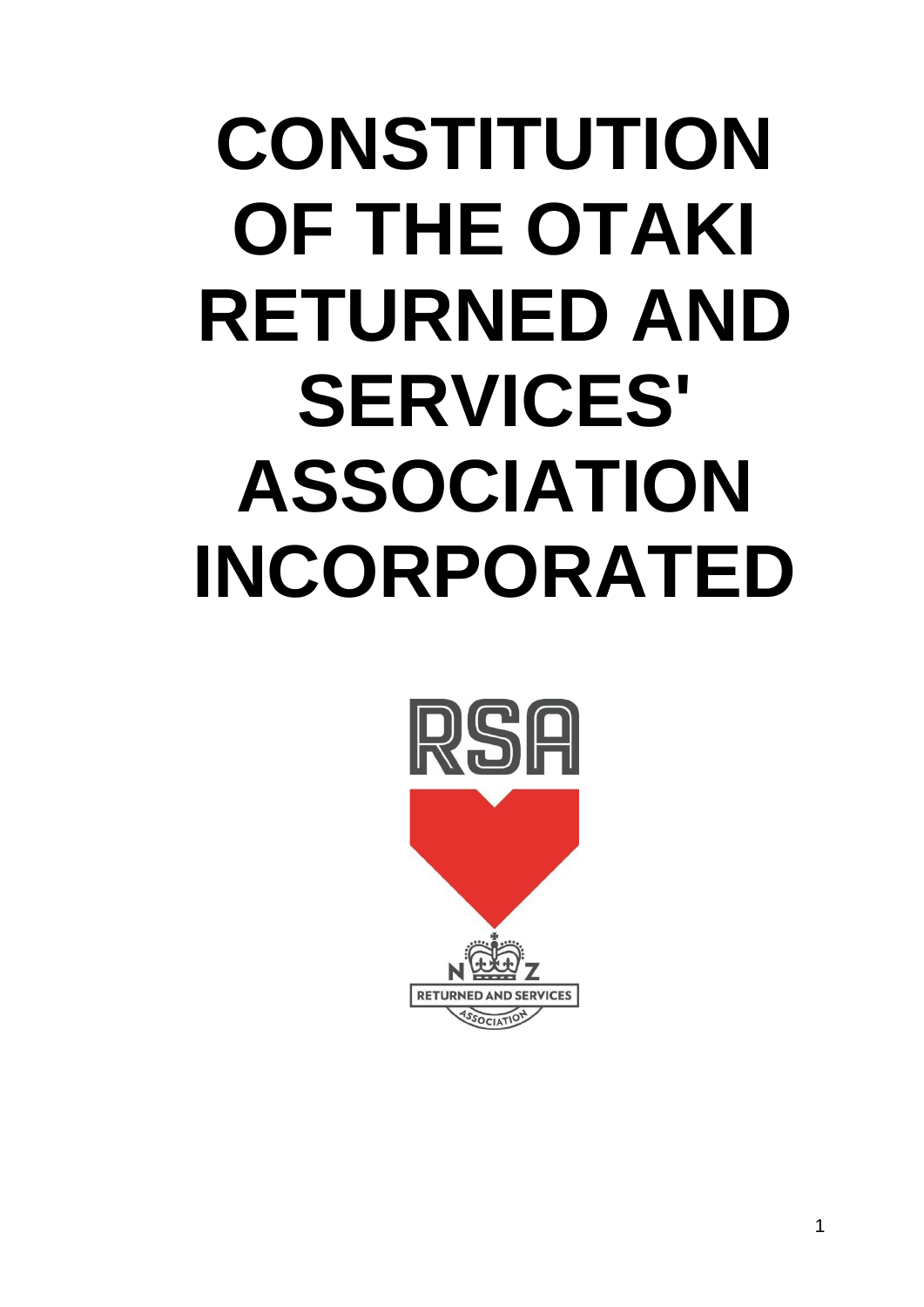## **Table of Contents**

| CONSTITUTION OF THE OTAKI RETURNED AND SERVICES' ASSOCIATION (INC) 4 |  |
|----------------------------------------------------------------------|--|
| <b>NAME</b>                                                          |  |
|                                                                      |  |
|                                                                      |  |
|                                                                      |  |
|                                                                      |  |
|                                                                      |  |
| RESTRICTIONS ON BENEFITS TO AND INFLUENCE BY INTERESTED PERSON 7     |  |
|                                                                      |  |
|                                                                      |  |
|                                                                      |  |
|                                                                      |  |
|                                                                      |  |
|                                                                      |  |
|                                                                      |  |
|                                                                      |  |
|                                                                      |  |
|                                                                      |  |
|                                                                      |  |
|                                                                      |  |
|                                                                      |  |
|                                                                      |  |
|                                                                      |  |
|                                                                      |  |
|                                                                      |  |
|                                                                      |  |
|                                                                      |  |
|                                                                      |  |
|                                                                      |  |
|                                                                      |  |
|                                                                      |  |
|                                                                      |  |
|                                                                      |  |
| QUORUM AT ANY GENERAL MEETING OR EXTRAORDINARY GENERAL MEETINGS      |  |
|                                                                      |  |
|                                                                      |  |
|                                                                      |  |
|                                                                      |  |
|                                                                      |  |
| ELIGIBILITY FOR MEMBERSHIP OF THE EXECUTIVE COMMITTEE  16            |  |
|                                                                      |  |
|                                                                      |  |
|                                                                      |  |
| METHOD OF VOTING AT EXECUTIVE COMMITTEE MEETINGS 18                  |  |
|                                                                      |  |
|                                                                      |  |
|                                                                      |  |
|                                                                      |  |
|                                                                      |  |
|                                                                      |  |
|                                                                      |  |
|                                                                      |  |
|                                                                      |  |
|                                                                      |  |
|                                                                      |  |
|                                                                      |  |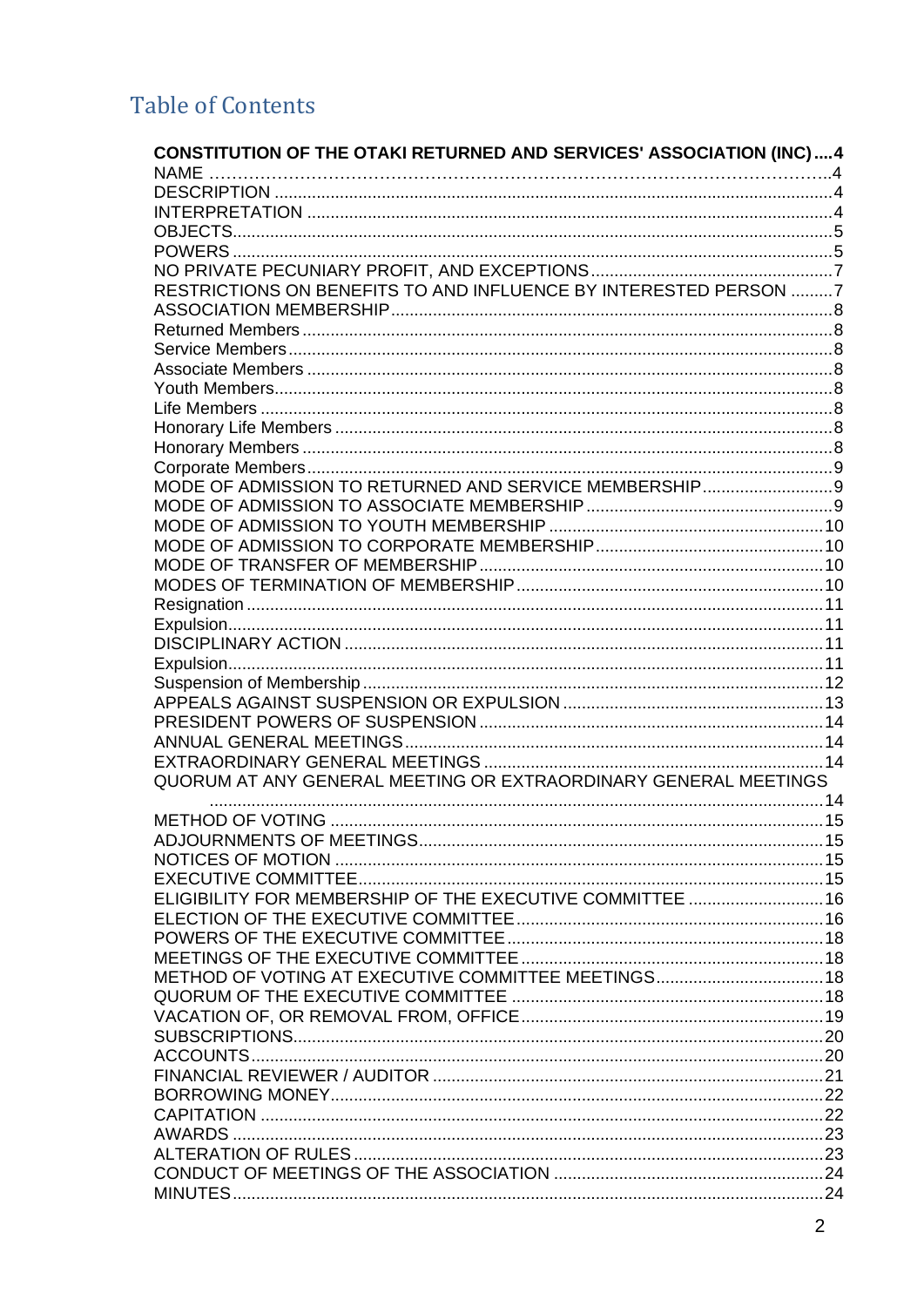<span id="page-2-0"></span>

| Armed/Defence Forces and Police of the Commonwealth of Nations 30 |  |
|-------------------------------------------------------------------|--|
|                                                                   |  |
| Home Guard, Women's War Service Auxiliary, Women's Land Service31 |  |
|                                                                   |  |
|                                                                   |  |
|                                                                   |  |
|                                                                   |  |
|                                                                   |  |
|                                                                   |  |
|                                                                   |  |
|                                                                   |  |
|                                                                   |  |
|                                                                   |  |
|                                                                   |  |
|                                                                   |  |
|                                                                   |  |
|                                                                   |  |
|                                                                   |  |
|                                                                   |  |
|                                                                   |  |
|                                                                   |  |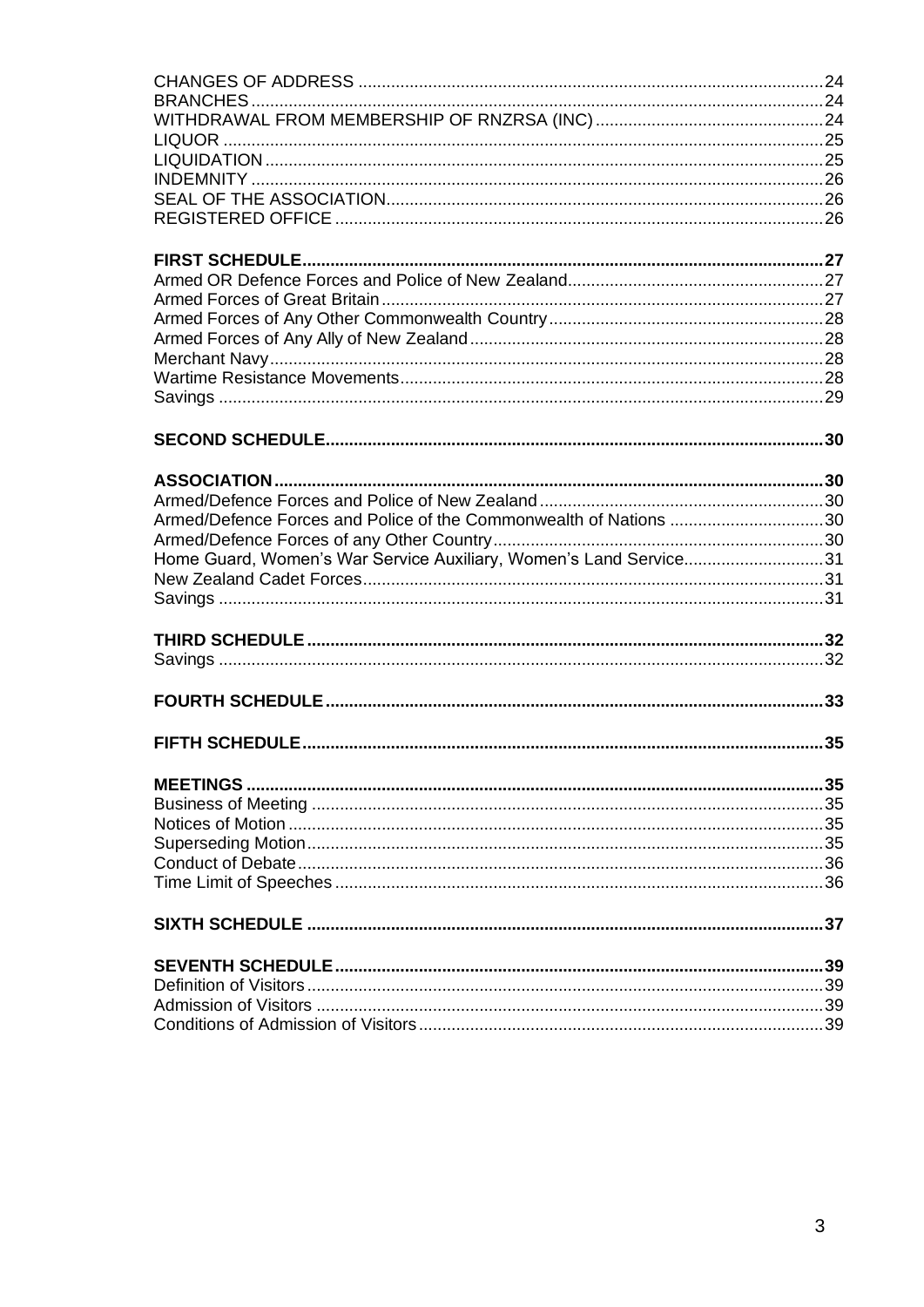## **CONSTITUTION OF THE OTAKI RETURNED AND SERVICES' ASSOCIATION (INC)**

#### <span id="page-3-0"></span>**NAME**

**1.** The name of the Association shall be the "Otaki and District Memorial RSA (Inc)" hereinafter referred to as "The Association".

#### <span id="page-3-1"></span>**DESCRIPTION**

- **2.** The Association is a Society duly Registered and Incorporated under "The Incorporated Societies Act 1908".
- **3.** The Association is (a) non-sectarian and (b) non-party political in that it does not, except by the submission of questions and the publication of answers thereto, influence or seek to influence the views of its members regarding any candidate for public office or any political or municipal party.
- **4.** The Association is an affiliated member of the Royal New Zealand Returned and Services' Association (Inc) hereinafter referred to as RNZRSA.

#### <span id="page-3-2"></span>**INTERPRETATION**

- **5.** In this Constitution,
	- **(a)** the term "Returned Member" shall mean any person so defined in the First Schedule to the Rules of RNZRSA which is the First Schedule to these Rules.
	- **(b)** the term "Service Member" shall mean any person so defined in the Second Schedule to the Rules of RNZRSA which is the Second Schedule to these Rules.
	- **(c)** the term 'Associate Member' shall mean any person so defined in the Third Schedule to the Rules of RNZRSA which is the Third Schedule to these Rules.
	- **(d)** the term "financial member" shall mean any Returned or Service, or Associate member of the Association whose current subscription or dues are paid in accordance with these rules.
	- **(e)** the term 'Youth Member' shall mean any person so defined in the Fourth Schedule to the Rules of RNZRSA which is the Fourth Schedule to these Rules.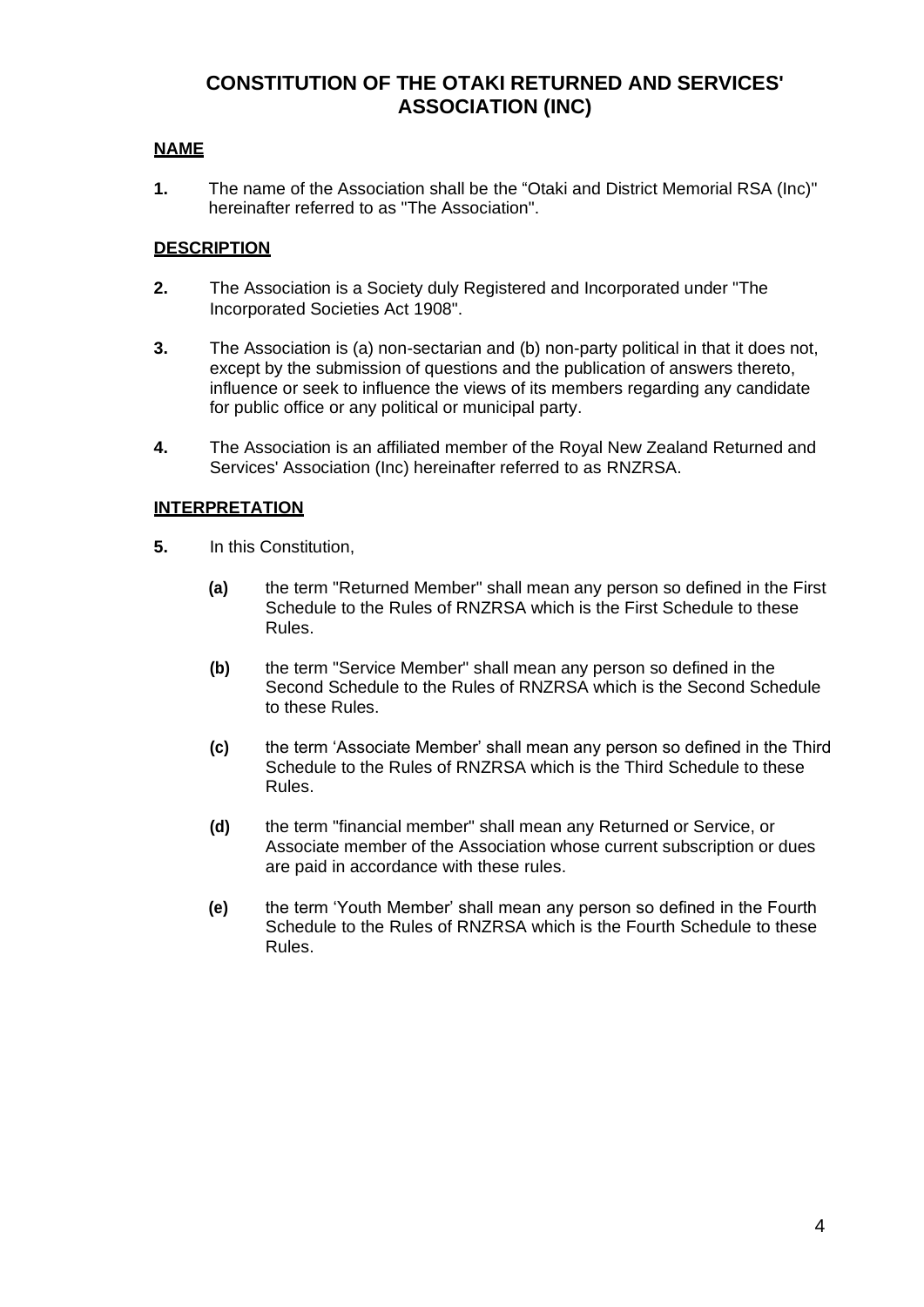- **(f)** the term "Service Personnel " shall mean any member of any branch of Her Majesty's Forces.
- **(g)** the term "Executive Committee", shall have the meaning ascribed to it in Rule 24.
- **(h)** the term "Sub-Committee" shall mean any such Sub-Committee duly constituted by the Executive Committee under the provisions of Rule 33(d) and (e).
- **(i)** words denoting the masculine gender shall be deemed to include the feminine gender.
- **(j)** unless inconsistent with these Rules all references to the singular shall be deemed to include the plural and vice versa.
- **(k)** the term Real Estate shall mean all land and buildings owned by the Association.

#### <span id="page-4-0"></span>**OBJECTS**

**6.** The Association is established with the express purpose of pursuing the aims and objects of RNZRSA as expressed hereunder.

The objects for which the Association is established are:-

- **(a)** Loyally to uphold the sovereignty of New Zealand as a member of the Commonwealth of Nations and as a member of the United Nations.
- **(b)** To foster and maintain the welfare and security of New Zealand within the concept of the establishment and maintenance of international peace with honour.
- **(c)** To inculcate in the individual a sense of responsibility to their fellow citizens, their local community, and for the well being of mankind.
- **(d)** To perpetuate the comradeship born of service and to promote the general well being of Service Personnel and of former Service Personnel and their respective dependants.
- **(e)** "To promote, foster and support the charitable objects of the Association".
- **(f)** To pursue the resolutions of the National Council of RNZRSA.
- **(g)** To relieve the poverty of service personnel and former service personnel, their respective dependents and the former dependents of deceased service personnel and ex-service personnel

#### <span id="page-4-1"></span>**POWERS**

- **7.** For the due attainment of its objects the Association shall have the following powers:-
	- **(a)** To diffuse information on all matters affecting Service Personnel and former Service Personnel, and to print, publish, issue or circulate such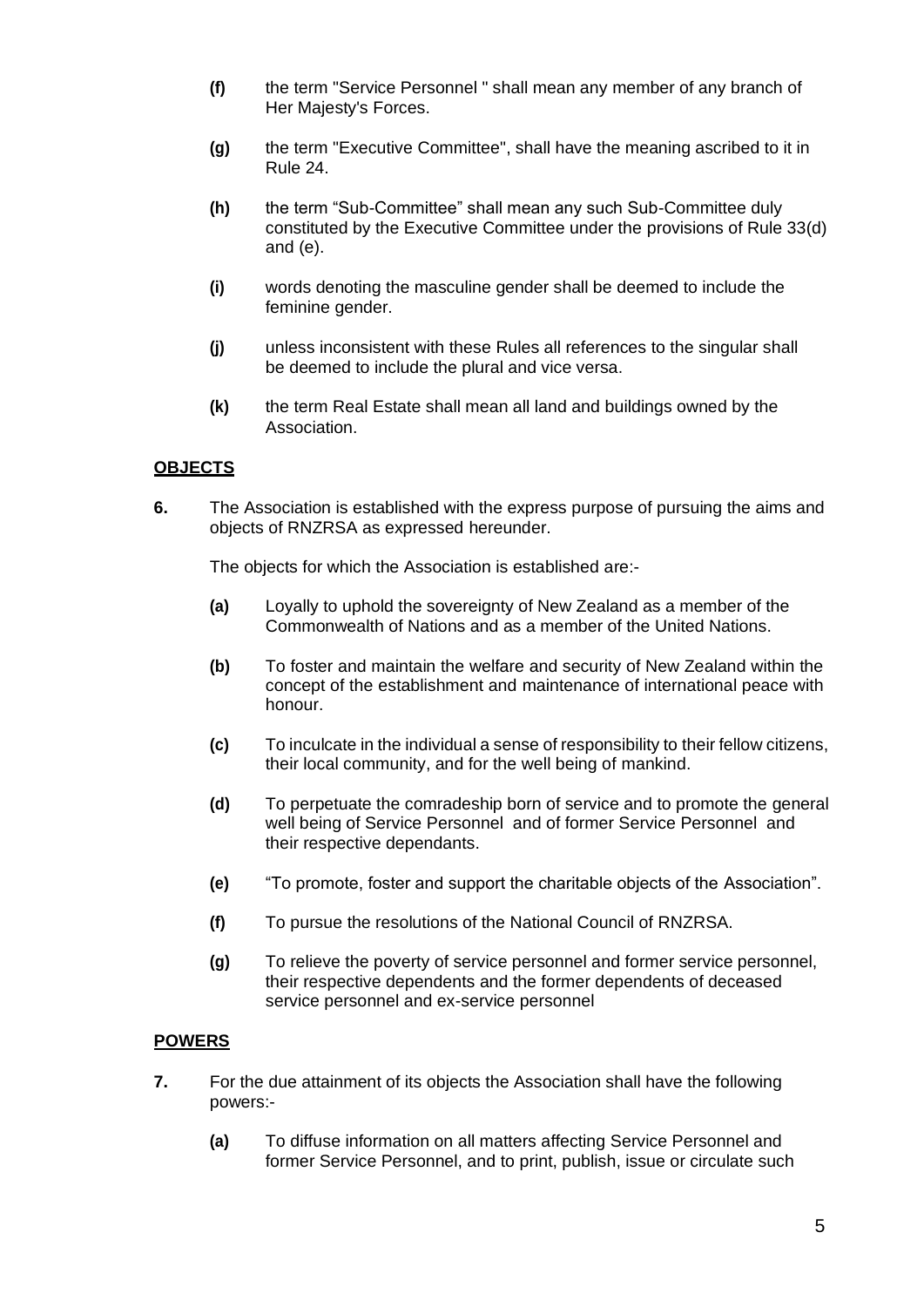papers, periodical books, circulars and other literary undertakings as may seem conducive to any of its objects.

- **(b)** To affiliate with or accept affiliation from any society, body or Association having similar objects, or to join, co-operate with, or subscribe to or accept subscriptions from the funds of any such society, body or Association for the purpose of better attaining or otherwise furthering the objects and interests of the Association.
- **(c)** To undertake and execute any trusts which may seem to the Association conducive to its objects and to invest the funds of any such trusts in the manner authorised for trustees by the Trustees Act 1956 or by any Act passed in amendment of or substitution for that Act and with all the powers given to trustees in relation to investment by that Act.
- **(d)** To create and establish a Charitable Trust, pursuant to the Deed of Trust as set out in the Eighth Schedule of these Rules for the more expeditious administration of the funds of the Association which are set aside for accommodation trust purposes.
- **(e)** To purchase, take on lease or in exchange, hire or otherwise acquire any real or personal property and any rights or privileges which the Association may deem necessary or convenient for the purpose of any of the objects.
- **(f)** To lend money or make advances to any other Association with or without security.
- **(g)** To construct, maintain, alter, improve, enlarge, pull down, remove or replace, manage, carry on and control any buildings, or works which may seem to the Association likely to advance the Association's interests directly or indirectly.
- **(h)** To sell, lease, exchange, bail, grant licences in respect of or otherwise deal with or dispose of the Association's undertakings or any part thereof, or any property or interest in any property rights, concessions or privileges belonging to the Association either together or in portions upon such terms as the Association may think fit.
- **(i)** To establish, maintain and conduct licensed clubs and other clubs or similar institutions.
- **(j)** To prescribe By-laws as set out in the Sixth Schedule of these Rules for the operation of the Licence, not being inconsistent with these Rules, and the Licence Regulations (Seventh Schedule attached hereto). Such Bylaws and Licence Regulations shall be as binding on all members as if they were part of these Rules.
- **(k)** To initiate, carry out and enforce disciplinary procedures as detailed in Rule 13 of these Rules.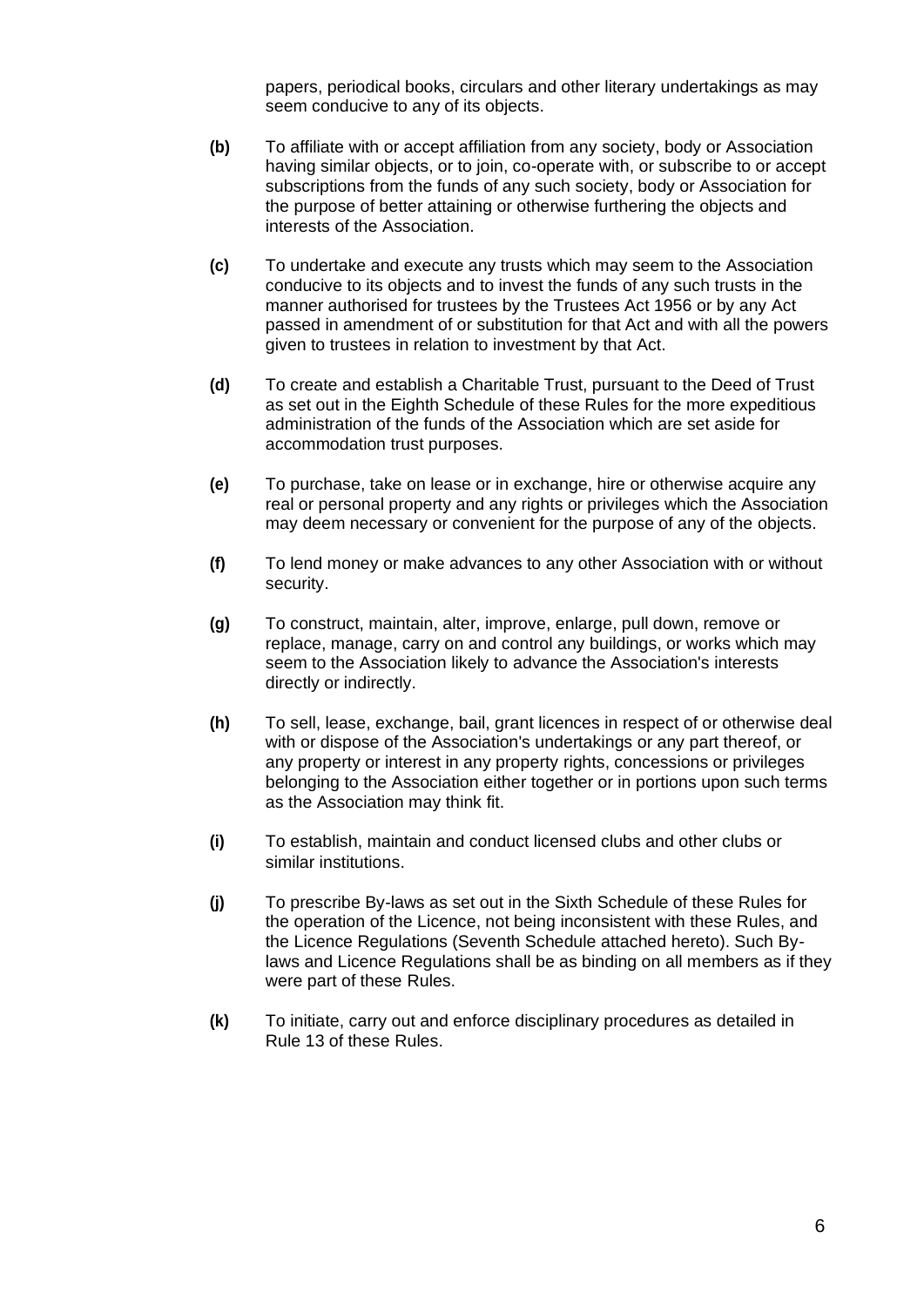**(l)** To do such other things as in the opinion of the Association maybe incidental or conducive to the attainment of any of the foregoing objects or the exercise of any of the foregoing powers.

#### <span id="page-6-0"></span>**NO PRIVATE PECUNIARY PROFIT, AND EXCEPTIONS**

7A No private pecuniary profit may be made by any member from the Association, except that:

(a) any member may receive full reimbursement for all expenses properly incurred by that member in connection with the affairs of the Association;

(b) the Association may pay reasonable remuneration to any Officer or servant of the Association (whether a member or not) in return for services actually rendered to the Association;

(c) any member may be paid all usual professional, business or trade charges for services rendered, time expended and all acts done by that member or by any firm or entity of which that member is a member, employee or associate in connection with the affairs of the Association;

(d) any member may retain any remuneration properly payable to that member by any company or undertaking with which the Association may be in any way concerned or involved for which that member has acted in any capacity whatever, notwithstanding that that member's connection with that company or undertaking is in any way attributable to that member's connection with the Association.

The Executive Committee and the Officers of the Association, in determining all reimbursements, remuneration and charges payable in the terms of this clause, shall ensure that the restrictions imposed by the following clause are strictly observed.

#### <span id="page-6-1"></span>**RESTRICTIONS ON BENEFITS TO AND INFLUENCE BY INTERESTED PERSON**

- 7B Notwithstanding anything contained or implied in these Rules, any person who is:
	- (a) an Officer, Secretary or member of the Association; or

(b) a shareholder or director of any company carrying on any business of the Association; or

(c) a settlor or trustee of any trust which is a shareholder of any company carrying on any business of the Association; or

(d) an associated person (as defined by the Income Tax Act 2004) of any such Officer, Secretary, member, settler, trustee, shareholder or director shall not by virtue of that capacity in any way (whether directly or indirectly) determine, or materially influence in any way the determination of the nature or the amount of any benefit or advantage or income or the circumstances in which it is or is to be received, gained, achieved, afforded or derived by that person.

A person who in the course of and as part of the carrying on of their business of a professional public practice shall not, by reason only of their rendering professional services to the Association or to any company by which any business of the Association is carried on, be in breach of the terms of this rule.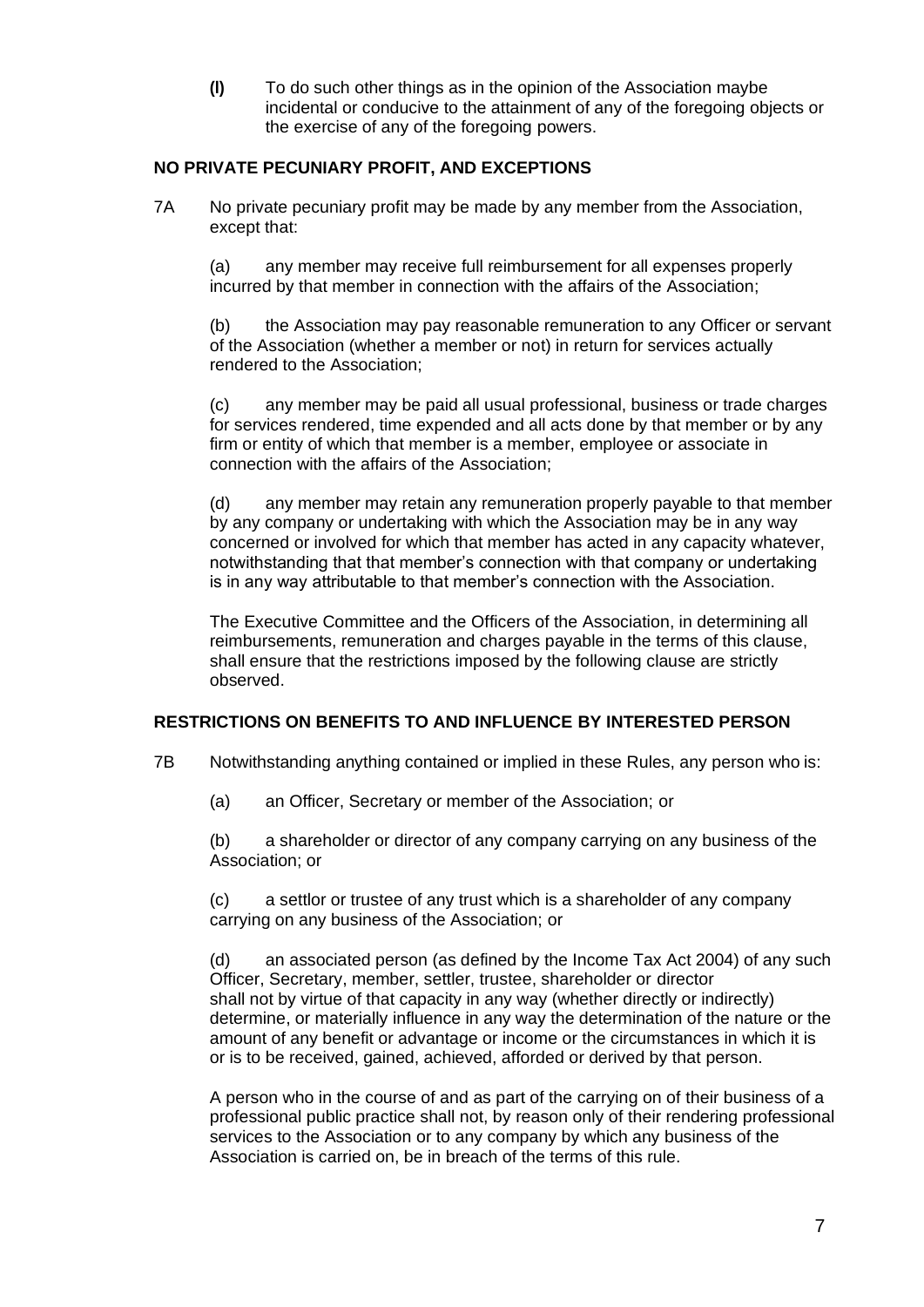#### <span id="page-7-0"></span>**ASSOCIATION MEMBERSHIP**

<span id="page-7-1"></span>**8.** The membership of the Association shall consist of:

#### **(a) Returned Members**

Persons who are defined in Rule 5 (a) of these Rules.

#### <span id="page-7-2"></span>**(b) Service Members**

Persons who are defined in Rule 5 (b) of these Rules.

#### <span id="page-7-3"></span>**(c) Associate Members**

Persons who are defined in Rule 5 (c) of these Rules.

#### <span id="page-7-4"></span>**(d) Youth Members**

Persons who are defined in Rule 5(e) of these Rules.

#### <span id="page-7-5"></span>**(e) Life Members**

Any Returned, Service or Associate member who has, on the recommendation of the Executive Committee, been awarded Life membership at a General Meeting of the Association, in recognition of local service.

A Life Member shall be deemed to be a financial member of the Association for all purposes without being required to pay an annual subscription.

#### <span id="page-7-6"></span>**(f) Honorary Life Members**

Persons not being eligible for Returned or Service membership who have rendered outstanding service to the Association or to former Service Personnel, and have been duly elected at a General Meeting after consideration of a citation presented by the Executive Committee.

Honorary Life members shall have the right to speak at General Meetings but not to exercise a vote.

#### <span id="page-7-7"></span>**(g) Honorary Members**

Persons not being eligible for Returned, Service or Associate membership who have rendered outstanding service to the Association or to former Service Personnel.

and have been duly elected at a General Meeting after consideration of a citation presented by the Executive Committee.

Honorary members shall have the right to speak at General Meetings but not to exercise a vote.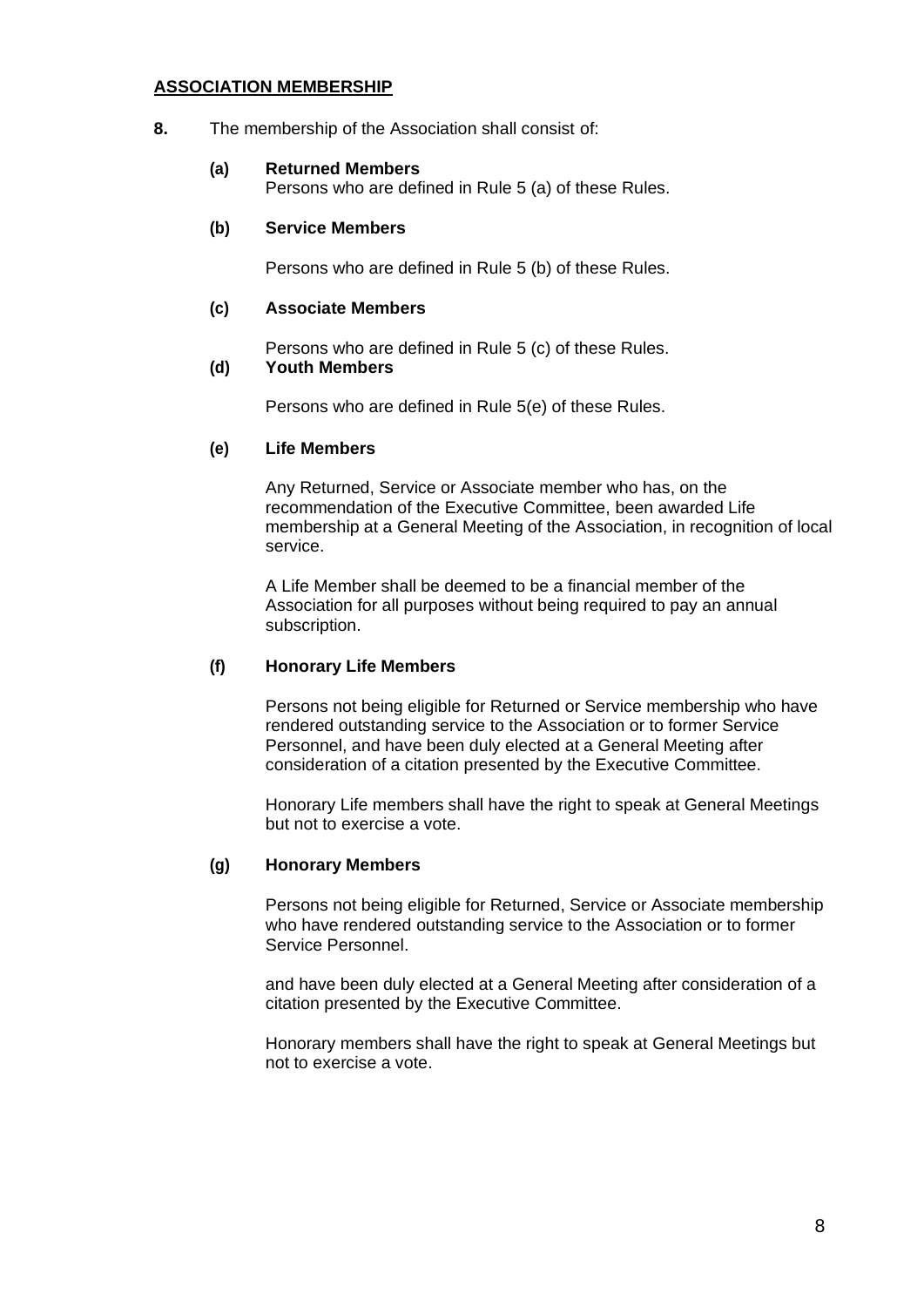#### <span id="page-8-0"></span>**(h) Corporate Members**

Any Association, Club, or other incorporated body or business, approved by the executive committee.

A Corporate Member shall equate to three (3) members of the association and at all times the annual membership fee payable by a corporate member shall be not less than three (3) times the fee payable by an associate member.

A Corporate Member shall supply the association with a list of corporate associates for the purposes of this membership. It shall at all times keep that list updated and will provide those persons with a method of identifying themselves to the association, that is acceptable to the association.

Those persons named or listed as Corporate Associates by Corporate Members and who are not otherwise members of the association, shall be deemed to be members of and subject to the rules of the association with the following provisos:

- (a) The rights of entry to the club premises is restricted to such times as the corporate member is using the premises for an agreed purpose.
- (b) They shall at all times carry and provide on request the form of identification agreed by the corporate member.
- (c) Corporate Members or Corporate Associate members shall not be entitled to hold office in the association, to have voting or speaking rights at meetings of the association, to participate in any reciprocal visiting rights with other associations or clubs, receive any membership badge of the association or to represent the association in any sporting or other fixture.

#### <span id="page-8-1"></span>**MODE OF ADMISSION TO RETURNED AND SERVICE MEMBERSHIP**

- **9.** (a) Any person wishing to enroll for membership under categories 8 (a) or 8 (b) shall complete and sign the appropriate form.
	- (b) Upon proof that they are possessed of the necessary service credentials under these Rules, and is otherwise eligible, with the approval of the Executive Committee they shall be enrolled as a member.

#### <span id="page-8-2"></span>**MODE OF ADMISSION TO ASSOCIATE MEMBERSHIP**

10 Any person of good repute seeking admission *as an* "Associate Member" shall apply for membership by filling out the relevant membership application.

A person applying shall only be elected to membership provided they have paid the prescribed entrance fee and provided further that their membership is approved by the Executive Committee.

The decision of the Executive Committee shall be final.

In the event of membership being refused all monies paid by the applicant by way of application fee and subscription shall be refunded to them.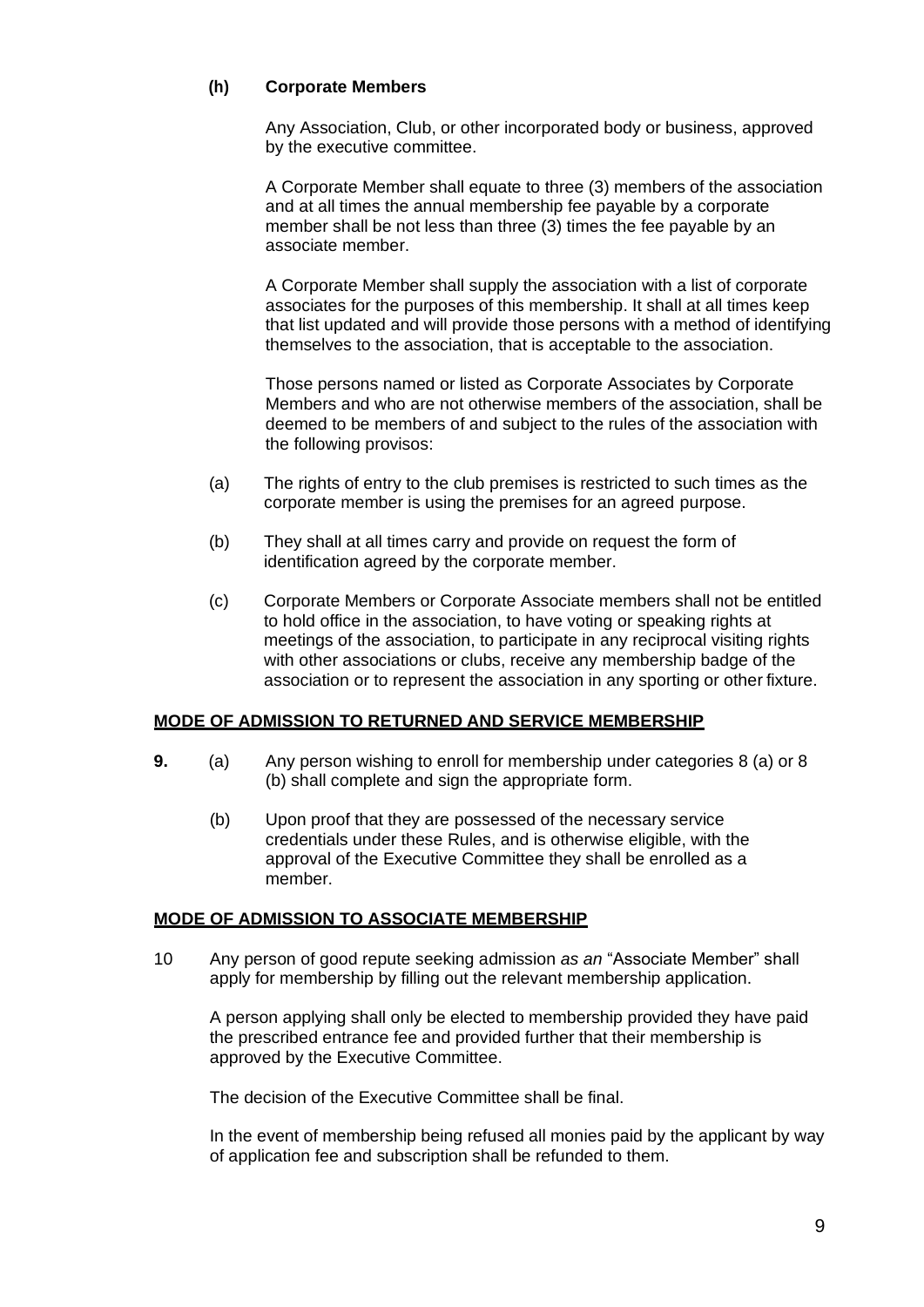#### <span id="page-9-0"></span>**MODE OF ADMISSION TO YOUTH MEMBERSHIP**

**10a** Any person of good repute seeking admission as a "Youth Member" shall apply for membership by filling out the relevant membership application.

A person applying shall only be elected to membership provided he has paid the prescribed entrance fee and provided further that their membership is approved by the Executive Committee.

The decision of the Executive Committee shall be final.

In the event of membership being refused all monies paid by the applicant by way of application fee and subscription shall be refunded to them.

#### <span id="page-9-1"></span>**MODE OF ADMISSION TO CORPORATE MEMBERSHIP**

**10b.** Any Association, Club, other incorporated body or business wishing to apply for membership under rule 8(h) shall apply in writing and supply a list of all corporate associates to be covered by the corporate membership, and shall be nominated and seconded for membership by two financial members. An organisation so nominated shall only be elected to membership provided it has paid the prescribed fees and provided further that the election takes place by ballot of the Executive Committee after the name of the organisation and a list of its members has been placed on the notice board for 14 days and objections have been duly called for.

The decision of the Executive Committee shall be final and in the event of membership being refused all monies paid by the applicant by way of application fees or subscription shall be refunded.

#### <span id="page-9-2"></span>**MODE OF TRANSFER OF MEMBERSHIP**

- **11. (a)** The Association shall admit to its own membership any member of another Association who possesses the qualifications for membership as set out in Rules 8 (a) or 8 (b) of these Rules. Such transfer shall be affected on receipt of a certificate from the General Manager of that Association that the member has paid subscription for the current year and recommending them for membership.
	- **(b)** Transfer of membership of Associate and/or Youth members, to another Association shall be at the discretion of that other Association's Executive Committee, whose decision shall be final.
	- **(c)** Notification of any such transfers shall be forwarded forthwith to the member's former Association.

#### <span id="page-9-3"></span>**MODES OF TERMINATION OF MEMBERSHIP**

#### **12. (a) Non-Payment of Subscription**

In the event of any member failing to pay their subscription within 60 days of the due date, they shall be sent a notice requiring them to pay their subscription within one month after the date of the notice.

Subject thereto and failing payment of the subscription and any arrears within the said period of one month the member's name shall be struck off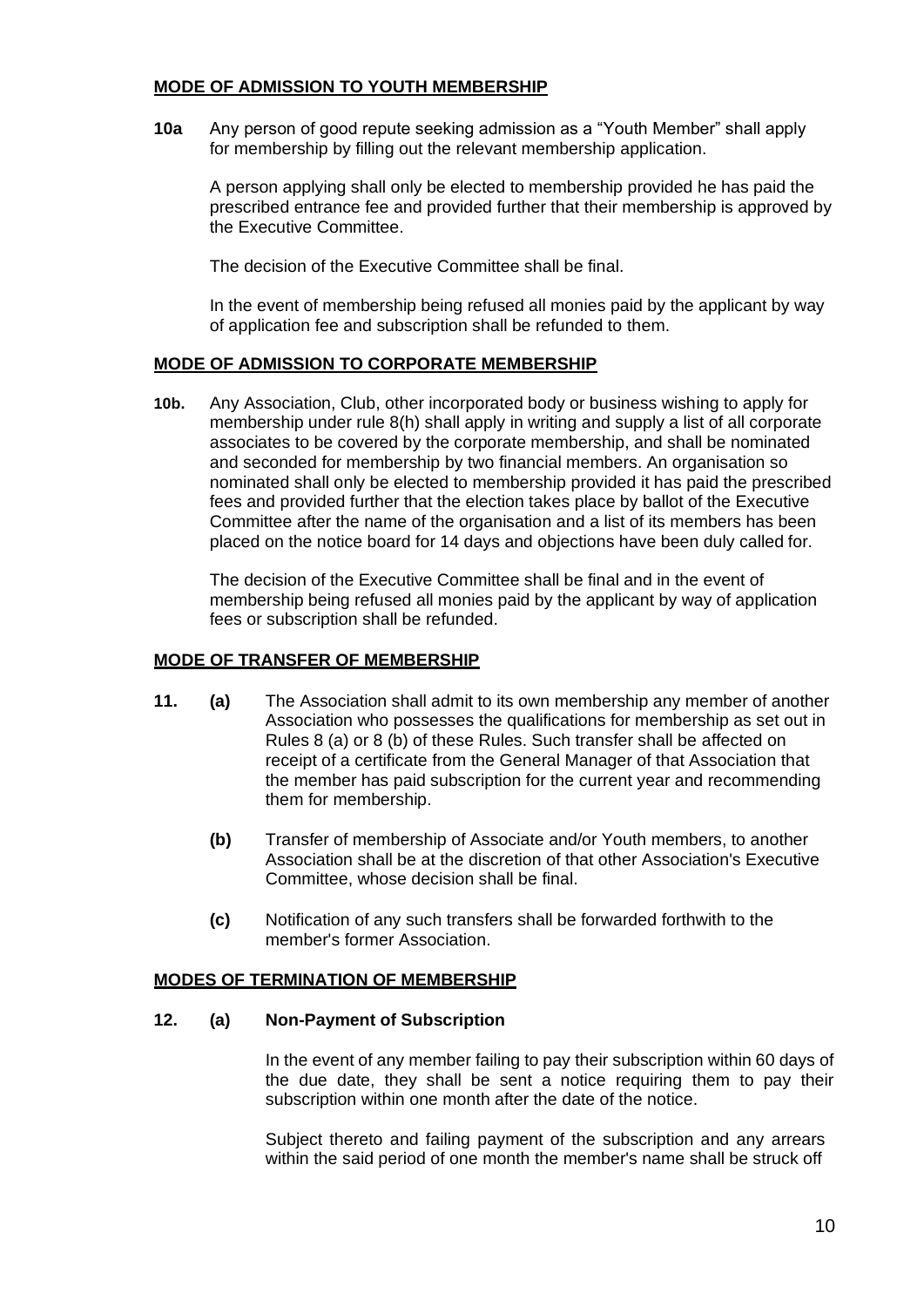the list of members and they shall cease to be a member, provided that the Executive Committee may at any time reinstate such member upon such terms as the Executive Committee in the exercise of its discretion may decide.

#### <span id="page-10-0"></span>**(b) Resignation**

Any member may resign their membership by letter addressed to the General Manager of the Association to that effect.

#### <span id="page-10-1"></span>**(c) Expulsion**

#### *Refer to Rule 13(b) below.*

#### <span id="page-10-2"></span>**DISCIPLINARY ACTION**

- **13.** The Executive Committee shall have power to call on any member for an explanation of any charge of misconduct, within the provisions of these Rules, laid against them by any member or for any other sufficient cause.
	- **(a)** On receipt of a complaint (or complaints) of misconduct against any member, the Executive Committee shall (unless it considers such complaint to be vexatious, or frivolous, or totally without foundation):
		- **(i)** notify the member in writing of the complaint, and give them such particulars of the complaint as are available;
		- **(ii)** give the member a reasonable opportunity to provide an initial response or explanation in relation to the complaint, in writing or orally;
		- **(iii)** having completed steps (i) and (ii) above, the Executive Committee shall make a decision:
			- as to whether the matter is vexatious, frivolous, or without foundation, and if not, that it should proceed to a formal hearing;
			- as to whether the matter is so serious that, if the complaint is proved, expulsion is a possible outcome, or
			- as to whether the matter is not so serious as to warrant expulsion but may warrant suspension, and
			- as to whether an interim suspension of the member is appropriate.

#### <span id="page-10-3"></span>**(b) Expulsion**

- **(1)** Where the Executive Committee considers that the matter should proceed to a hearing, and that expulsion is a possible outcome if the complaint is proved, the Executive Committee shall:
	- **(i)** convene a formal hearing of the Executive Committee to hear and consider the complaint;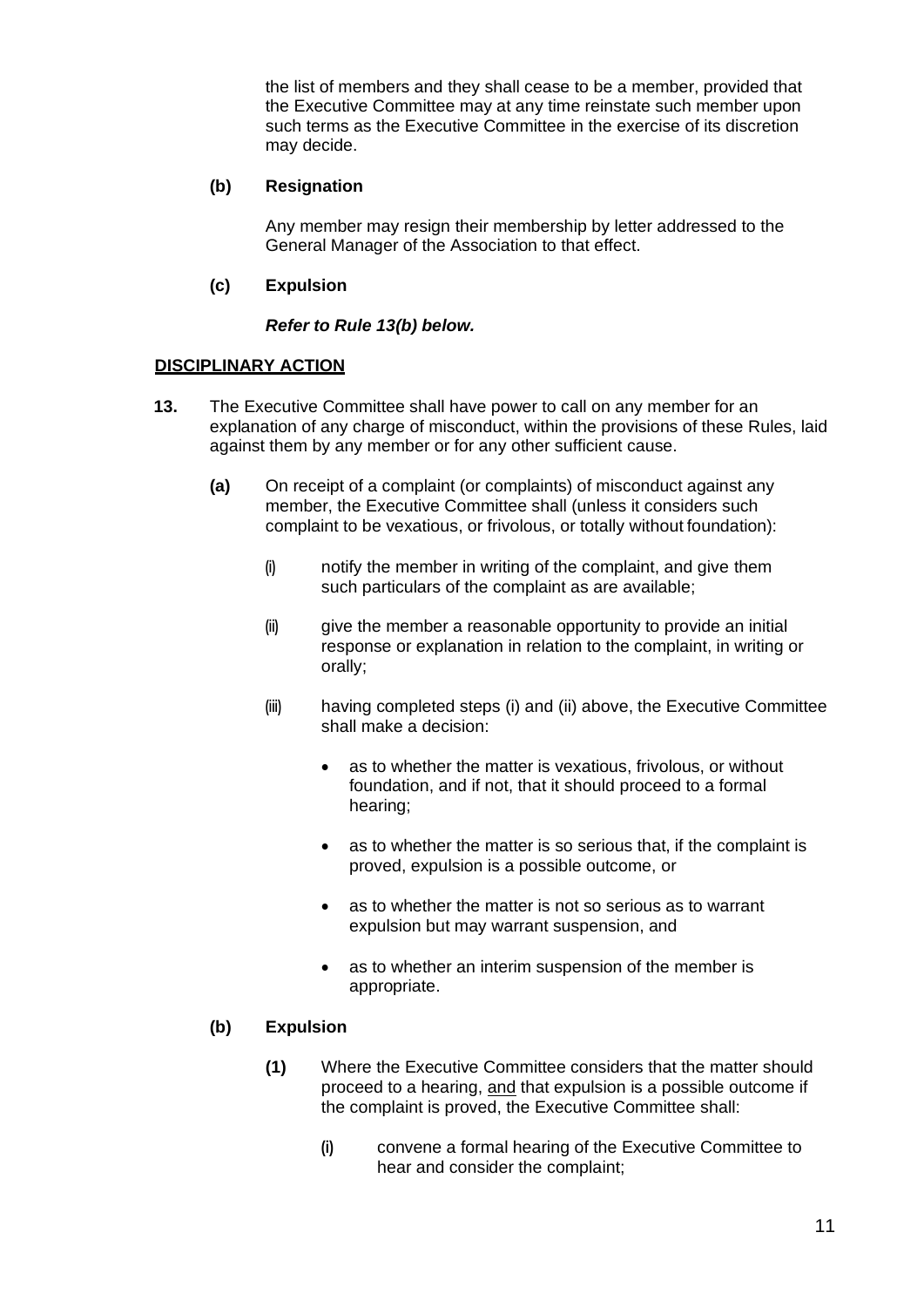- **(ii)** provide the member with reasonable notice, in writing, of the time and place of such hearing. Such notification shall clearly state the purpose of the hearing, and shall include:
	- details of the complaint;
	- copies of any relevant documents or correspondence;
	- notification of the fact that expulsion is a possible outcome.
- **(2)** In convening and conducting the hearing, the Executive Committee shall follow the rules of natural justice, which require that the member be given a full and fair opportunity to present their or her response to the complaint. If the member wishes to be represented at the hearing by a lawyer, the Executive Committee shall fully consider such request, and make a ruling as to whether legal representation shall be permitted.
- **(3)** If, following the hearing, the Executive Committee considers that the complaint has been proven (on the balance of probabilities), the Executive Committee shall:
	- **(i)** advise the member of its finding as to the complaint;
	- **(ii)** give the member the opportunity to make representations as to penalty or outcome;
	- **(iii)** after steps (i) and (ii) have been completed, deliver its decision as to whether the member is expelled or suspended (or neither).
	- **(iv)** if expulsion is ordered, the member shall forthwith surrender their badge to the Association for return to RNZRSA.
- **(4)** For clarity, it is recorded that:
	- **(i)** the Executive Committee has the power to either expel or suspend, and in cases it deems appropriate, to impose an interim suspension prior to the hearing;
	- **(ii)** the Executive Committee is not obliged to impose suspension or expulsion, even if it finds the complaint(s) to have been proved.

#### <span id="page-11-0"></span>**(c) Suspension of Membership**

Where the Executive Committee has received a complaint, but does not (in terms of rule 13(a)(iii) above) consider the matter so serious that expulsion is a possible outcome:

**(i)** the Executive Committee may (but is not obliged to) delegate its powers in relation to the hearing of the complaint to a Disciplinary Committee [which may be a standing Committee, or a Committee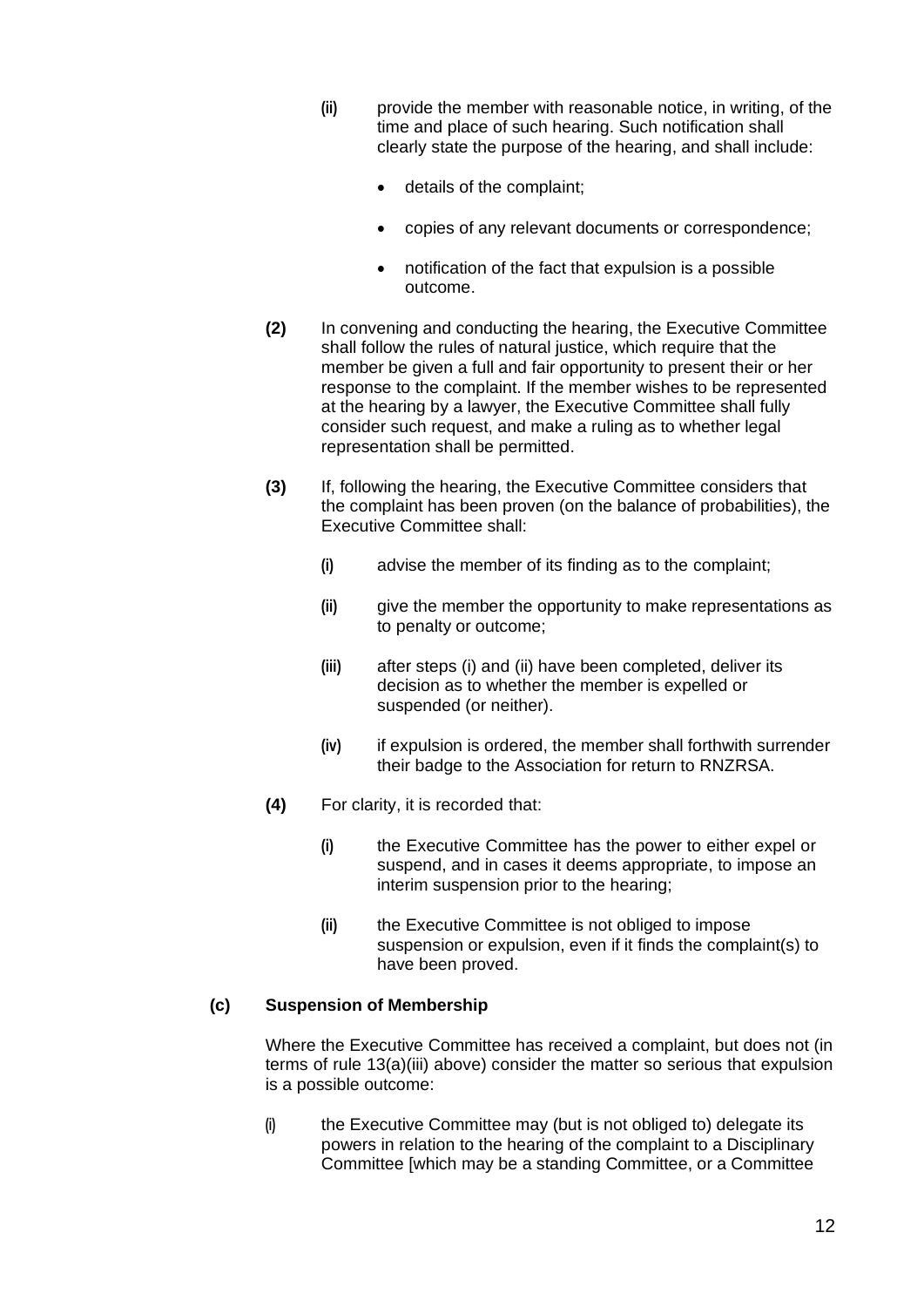which the Executive Committee may appoint in relation to any specific complaint(s)];

- **(ii)** if so appointed, the Disciplinary Committee shall consist of a minimum of three and a maximum of five members of the Association (and not necessarily members of the Executive Committee), and
- **(iii)** the Disciplinary Committee shall follow all of the procedural steps required of the Executive Committee as if acting under rule 13(b), but **shall not** have the power to impose expulsion.
- **(iv)** whether the matter is heard by the Executive Committee, or by a Disciplinary Committee, either Committee shall have the power to suspend the member for a period not exceeding twenty-four months. The member shall not be obliged to surrender their badge during any such period of suspension.

#### <span id="page-12-0"></span>**APPEALS AGAINST SUSPENSION OR EXPULSION**

**14. (a)** A member expelled, or suspended for more than one month shall have the right to appeal the decision to a tribunal of not less than three, nor more than five persons to be appointed by the Executive Committee

> Members of the tribunal shall be members of the Association but not of the Executive Committee and should, if possible, include at least one member of the legal profession, who is a member of the Association.

Written Notice of Appeal shall be given to the Executive Committee of the Association within one month after the date of the decision expelling or suspending such member.

- **(b)** The Tribunal shall have wide discretion to determine the procedure which it will follow. In particular:
	- **(i)** it may decide to completely rehear the evidence in the matter; or
	- **(ii)** it may decide the matter on the basis only of the record of the hearing of the Executive Committee or its appointed Disciplinary Committee. Should no record be available then the evidence shall be reheard.
	- **(iii)** it may agree to hear, or consider, evidence in addition to that put forward at the Disciplinary hearing, in whatever form it deems fit.
- **(c)** The tribunal may dismiss or allow the appeal or vary the decision.
- **(d)** The decision of the tribunal shall be final.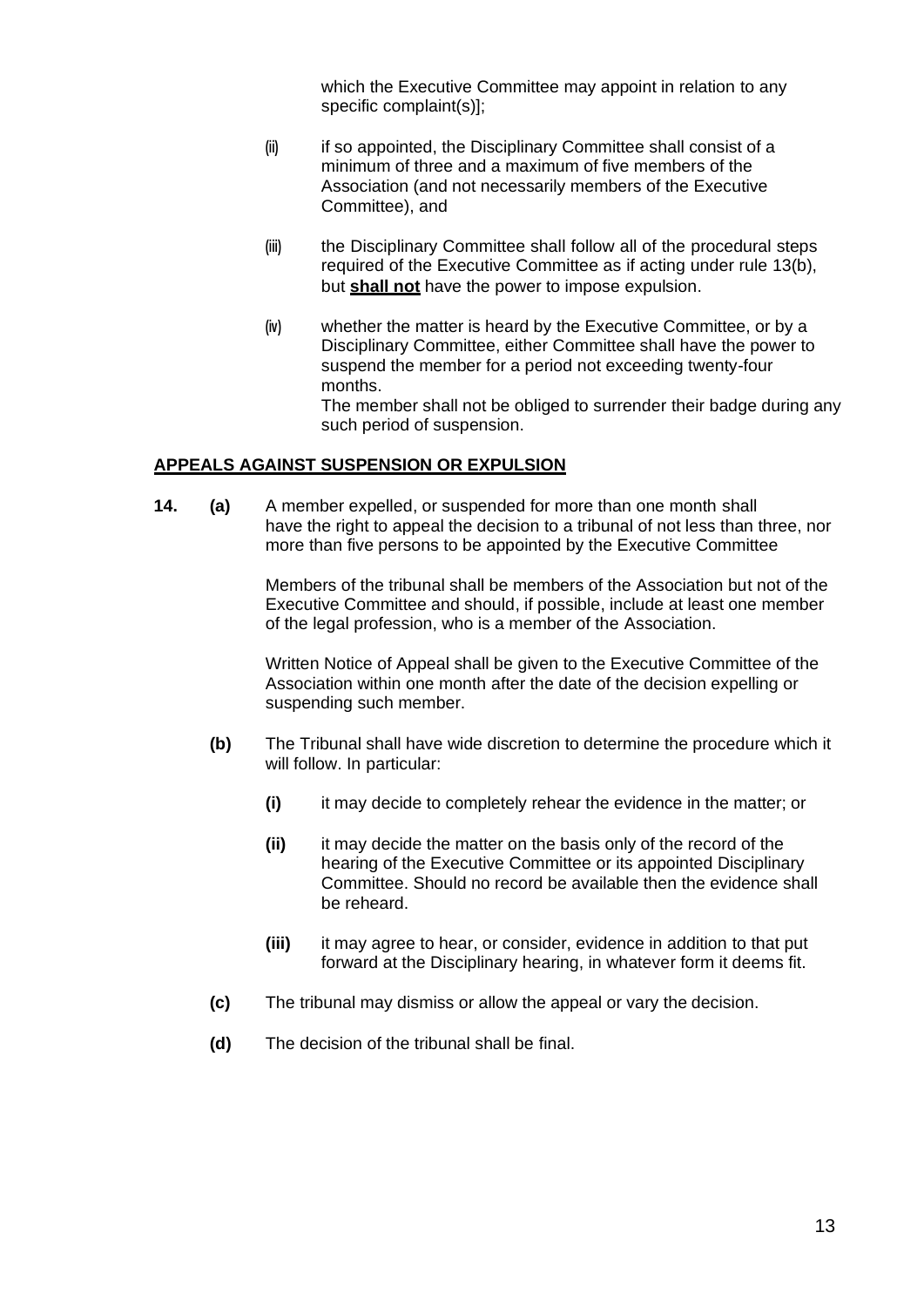#### <span id="page-13-0"></span>**PRESIDENT POWERS OF SUSPENSION**

**15.** The President shall have the power to forthwith suspend anyone who in the opinion of the President is guilty of misconduct and in the opinion of the President the conduct warrants immediate suspension without reference to the Committee, provided that the President shall report the circumstances forthwith to the Committee who may confirm or vary the decision of the President, pursuant to the provisions of Rule 13 & 14.

#### <span id="page-13-1"></span>**ANNUAL GENERAL MEETINGS**

- **16.** (a) An Annual General Meeting of the Association shall be held subject to the auditor in each year at such time and place as shall be fixed by the Executive Committee and the date shall be advertised at least 28 days in advance by insertion at least once in a newspaper and/or in suitable electronic media circulating in the area of the Association.
	- (b) At least 14 days' notice of such Meeting, stating the nature of the business to be brought before the Meeting shall be given to members either by post or by advertisement inserted at least once in a newspaper and in suitable electronic media circulating in the area of the Association.

#### <span id="page-13-2"></span>**EXTRAORDINARY GENERAL MEETINGS**

**17. (a)** All General Meetings other than the Annual shall be Extraordinary General Meetings. The Executive Committee may, whenever it thinks fit, and shall upon a requisition in writing by 50 members, convene an Extraordinary General Meeting.

> Any such requisition shall specify the objects of the meeting requisitioned, shall be signed by the members of the Association making the same, and shall be deposited with the General Manager of the Association. The meeting must be convened only for the purposes specified in the requisition. In case the Executive Committee for 14 days after the receipt of such a requisition fails to convene an Extraordinary General Meeting to be held within 21 days from the receipt of such a requisition, the members making such a requisition or a majority of them, may themselves convene a meeting to be held not later than three calendar months after the date of the requisition.

**(b)** Fourteen days' notice specifying the place the day and hour of any Extraordinary General Meeting and the purpose for which it is to be held shall be given either by an advertisement in a newspaper circulating in the area of the Association or by notice sent by post to each member.

#### <span id="page-13-3"></span>**QUORUM AT ANY GENERAL MEETING OR EXTRAORDINARY GENERAL MEETINGS**

- **18. (a)** The quorum for any General Meeting shall be 10 financial members admitted under Rules 8 (a) and/or 8 (b) and/or 8 (c).
	- **(b)** No business shall be transacted at any meeting unless a quorum of such members is present.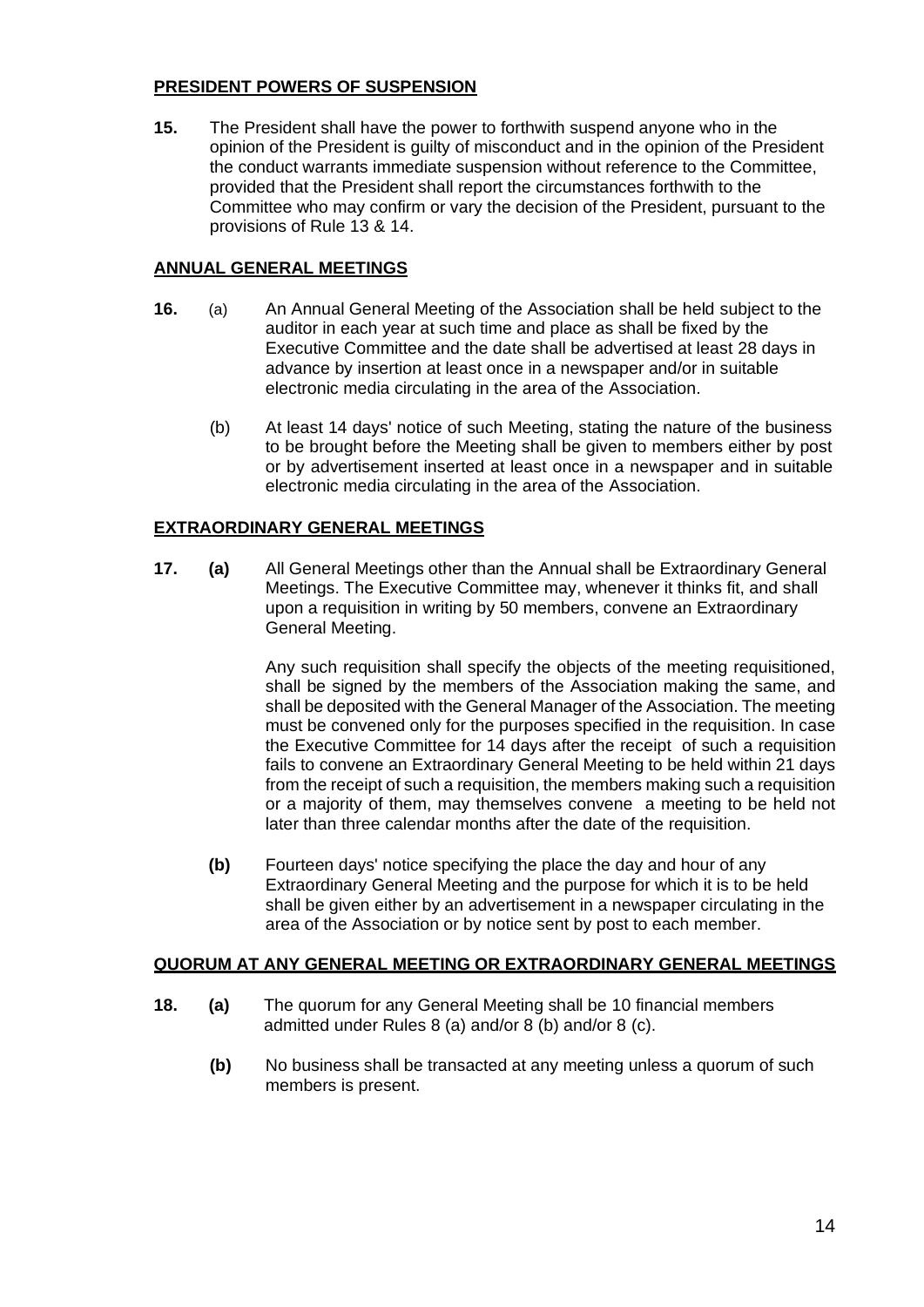**(c)** If within half an hour from the time appointed for any meeting a quorum is not present at the meeting, if an Extraordinary General Meeting it shall be dissolved, in any other case it shall stand adjourned to the same day in the next week at the same time and place and the members present at the adjourned meeting may transact any business as if they constituted a full quorum.

#### <span id="page-14-0"></span>**METHOD OF VOTING**

- **19. (a)** Every question submitted to any general meeting of the local Association or to any meeting of the Executive Committee shall be decided in the first instance on the voices or by a show of hands. Subject to the provisions of the Fifth Schedule hereto, every member present shall be entitled to record one vote and no more upon every question. In the case of an equality of votes the Chairman shall, whether upon a vote being taken by a show of hands or by a ballot as hereinafter provided for, have a second or casting vote.
	- **(b)** Unless a ballot is demanded by the Chairman or by at least three members present, a declaration by the Chairman that a resolution has been carried or lost and an entry to that effect in the Minute Book shall be conclusive evidence of the fact without proof of the number of the votes recorded in favour of or against such resolution.
	- **(c)** If a ballot is demanded it shall be taken in such a manner and at such a time as the Chairman of the meeting may direct and the result of the ballot shall be deemed to be a resolution of the meeting at which the ballot was demanded. A demand for a ballot may be withdrawn. The demand for a ballot shall not prevent the continuance of a meeting for the transaction of any business other than the question on which a ballot has been demanded.
	- **(d)** Votes shall be given personally and not by proxy.

#### <span id="page-14-1"></span>**ADJOURNMENTS OF MEETINGS**

**20.** The Chairman of any meeting may with the consent of that meeting adjourn the meeting from time to time and from place to place but no business shall be transacted at any adjourned meeting other than the business left unfinished at the meeting from which the adjournment took place.

#### <span id="page-14-2"></span>**NOTICES OF MOTION**

**21.** Any notice of motion must be in the hands of the Secretary Manager at least 7 days before the meeting at which the motion is intended to be moved.

#### <span id="page-14-3"></span>**EXECUTIVE COMMITTEE**

**22. (a)** Financial members of the Association admitted under Rules 8(a) and/or 8(b) and/or 8(c) shall be eligible for election to the Executive Committee

The Executive Committee shall consist of:-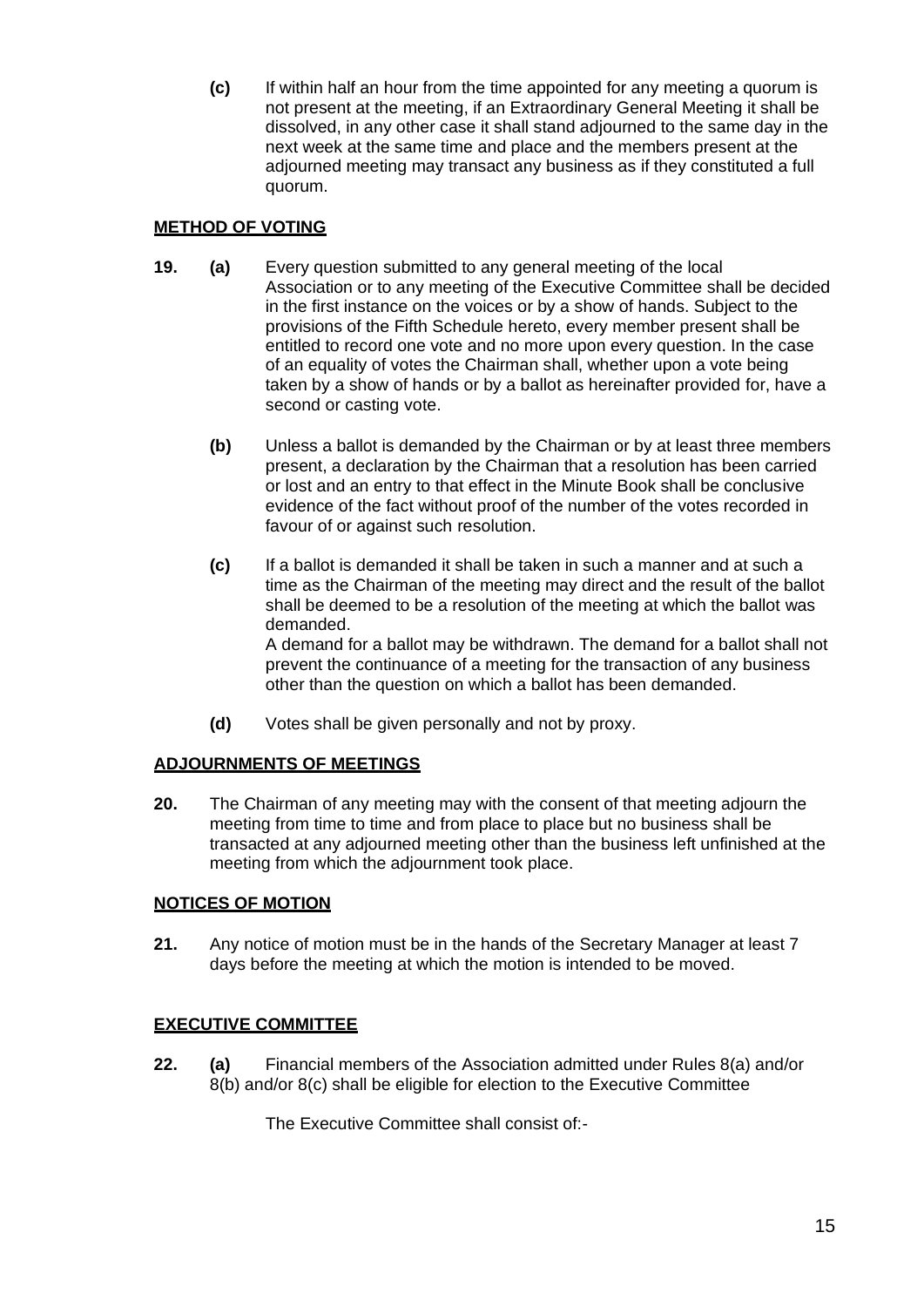#### **(i)** The **President**

who shall be a member admitted under Rules 8(a), 8(b)and/or 8(c whom shall be elected at the Annual General Meeting of the Association and who shall hold office until the conclusion of the next Annual General Meeting and who shall be eligible for reelection from year to year.

- **(ii)** The **Vice President** who shall be members admitted under Rules 8(a), 8(b)and/or 8(c), and all of whom shall be elected at the Annual General Meeting of the Association and who shall hold office until the conclusion of the next Annual General Meeting and who shall be eligible for reelection from year to year.
- (iii) Eight (8) **Members** of the Association all of whom shall be elected at the Annual General Meeting of the Association and who shall hold the office until the conclusion of the next Annual General Meeting and who shall be eligible for reelection from year to year.
- **(b)** The Officers of the Association shall be:-

the President the Vice President

**(c)** The President shall be the Chairman of the Executive Committee or, in their absence, a Vice President.

#### <span id="page-15-0"></span>**ELIGIBILITY FOR MEMBERSHIP OF THE EXECUTIVE COMMITTEE**

- **23. (a)** No person who is employed by the local Association shall be eligible for election as an Officer or other member of the Executive Committee.
	- **(b)** No person who is an undischarged bankrupt shall be eligible for election to the Executive Committee.
	- **(c)** Any person standing for election to the Executive Committee shall, at the time of their nomination, disclose to the membership the existence of any criminal conviction for serious offence, in their past. "Serious" shall include, but is not necessarily limited to, any conviction for fraud, theft, assault, sexual offence, or any offence involving illegal drugs, drinking and driving or driving while disqualified, but shall not include traffic infringement matters, or offences which do not carry a possible term of imprisonment.

#### <span id="page-15-1"></span>**ELECTION OF THE EXECUTIVE COMMITTEE**

- **24.** Nominations for Officers and other members of the Executive Committee shall be called for by the General Manager at least 28 days prior to the date of the Annual General Meeting and the final date for receipt of nominations shall be the final date set aside for the receipt of Notices of Motion.
- **25. (a)** Each of the candidates for the election to the position of:-
	- **(i)** The President shall be a financial member admitted under rules 8 (a) 8(b) or 8(c), who must have been a financial member of the Association for the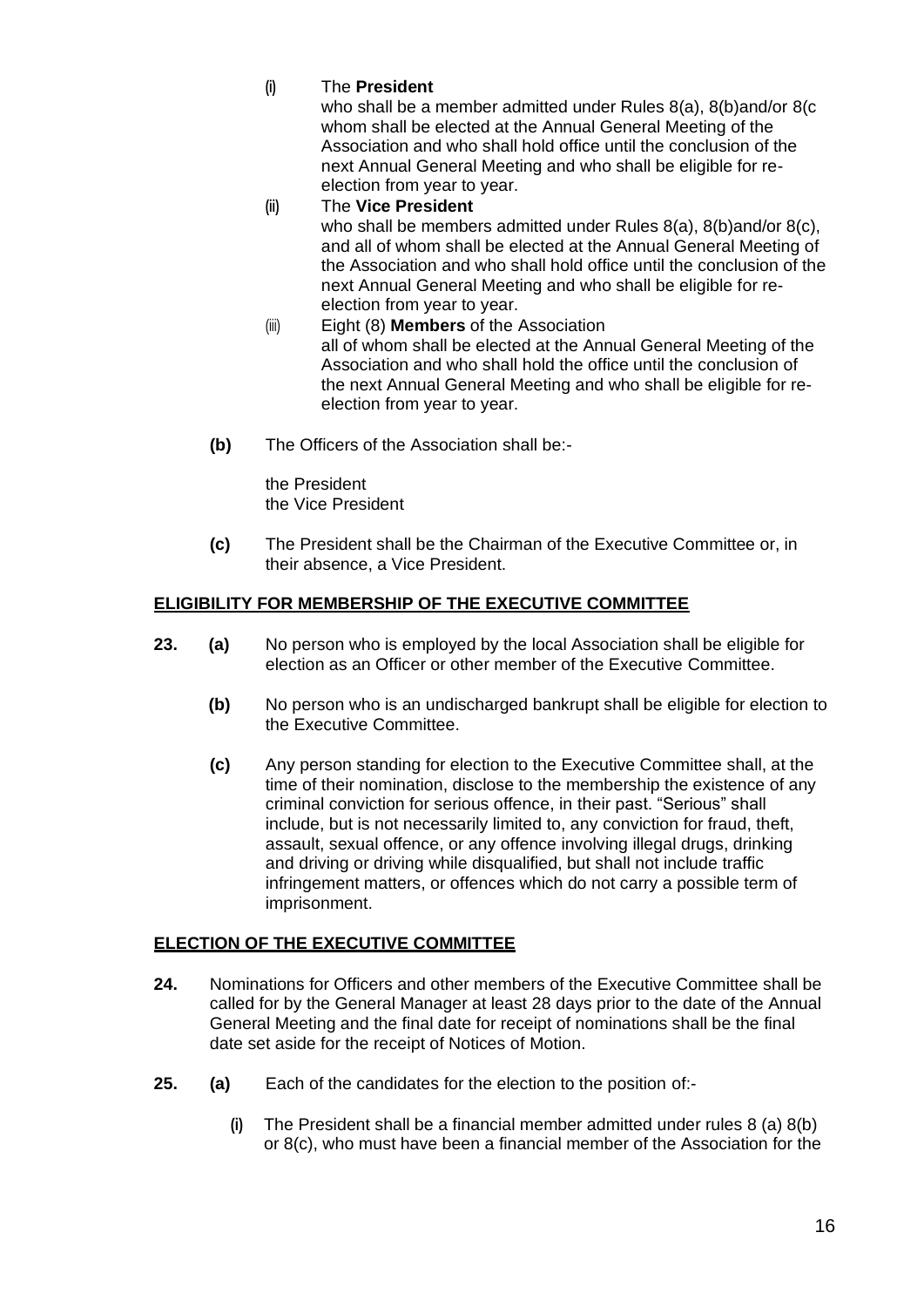previous (2) two years, and must also have served at least two years on the Executive Committee of any Local Association, and shall be proposed and seconded by a financial member admitted under rules 8(a) and/or 8(b) and/or 8(c).

- **(ii)** Vice President shall be a financial member admitted under rules 8 (a) 8(b) or 8(c), who must have been a financial member of the Association for the previous ( 2 ) two years , and shall be proposed and seconded by a financial member admitted under rules 8(a) and/or 8(b) and/or 8(c)
- **(iv)** All nominations shall be proposed and seconded by financial members admitted under rule 8(a), 8(b) and/ or 8(c)
- **(v)** A member of the Committee, except as defined in Rule (i) (a) and (i)(b) above shall be financial members admitted under Rules 8(a) and/or 8(b) and/or 8(c) and shall be proposed and seconded by financial members admitted under Rules 8(a) and/or 8(b) and/or 8(c) on the form to be provided.
- **(b)** Financial members admitted under Rules 8(a) and/or 8(b) and/or 8(c) may vote for all positions as defined in Rules  $24(a)$  and  $27(a)$  (i) and (ii) of these Rules.
- **26.** Nominations shall be lodged with the General Manager of the Association (who will act in the capacity of the Returning Officer for the purpose of the election) not later than twenty-eight (28) clear days before the date fixed for the holding of the Annual General Meeting.
- **27.** The General Manager shall have printed ballot papers bearing the name of each candidate in the order he has received them. The ballot paper shall also contain details of the number of vacancies to be filled and instructions on the method of voting.
- **28.** Voting papers will be available to all financial members of the Association and on personal application to the General Manager or their nominee preceding the Annual General Meeting and during the hours of 1.00pm to 7.00 pm during the period Thursday and Friday of the week immediately preceding the Annual General Meeting and on completion shall be deposited in a sealed ballot box placed in the Clubrooms for the purpose. The voting will cease at 7.00 pm on the Friday prior to the Annual General Meeting*.*
- **29.** The nominee's profile is to be published no less than 21 days before an AGM
- **30.** The ballot box shall be removed on the last of the said voting days at 7.00 pm and no further voting material shall be issued or votes accepted after such time.
- **31.** At least two scrutineers who are not candidates in the election shall be appointed by the Executive Committee prior to the Annual General meeting. The General Manager will release the ballot box or boxes to the scrutineers no more than 24 hours prior to the commencement of the Annual General Meeting for the purpose of counting the votes. The final result of the election shall be handed to the Chairman as soon as the votes have been counted. The General Manager shall at the appropriate time during the meeting announce the result of the election.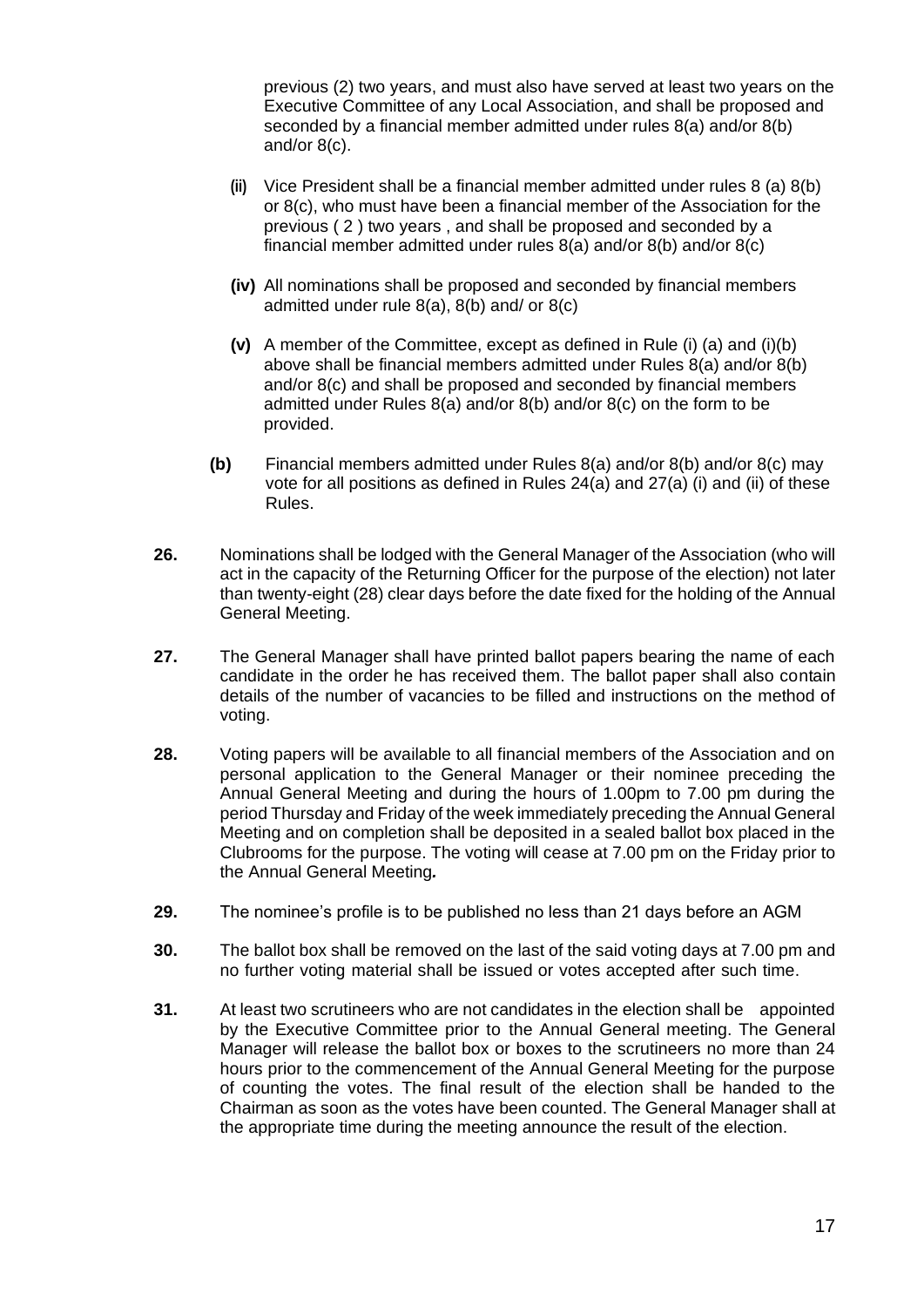- **32.** In the event of there being an equality of votes for any vacancy the Chairman shall determine the result by lot among the candidates concerned.
- **33.** Subject only to the provisions of Rule 26(a)(iii) where the number of persons nominated is no greater than the number called for, those persons so nominated shall be declared duly elected and the Chairman shall call for nominations at the Annual General Meeting for persons to fill any remaining vacancies. In the event of nominations exceeding vacancies, a ballot shall be conducted during the meeting.

#### <span id="page-17-0"></span>**POWERS OF THE EXECUTIVE COMMITTEE**

- **34. (a)** The management and control of the Association and its properties real and personal shall be vested in the Executive Committee.
	- **(b)** The Executive Committee may appoint a General Manager of the Association and has the power to require an NZ Police Vetting check prior to confirmation of appointment. The General Manager may be a paid employee of the Association and the Executive Committee may fix their remuneration and the period of their engagement and such other terms and conditions of employment as the Executive Committee shall think fit.
	- **(c)** The Executive Committee may exercise all such powers and do all such acts and things as may be exercised or done by the Association as are not hereby or by Statute expressly directed or required to be exercised or done by the Association in General Meeting.
	- **(d)** The Executive Committee may appoint such sub-Committees as are necessary to carry out the business of the Association.
	- **(e)** The Executive Committee may delegate such of its powers as it deems fit.

#### <span id="page-17-1"></span>**MEETINGS OF THE EXECUTIVE COMMITTEE**

- **35. (a)** The Executive Committee shall meet at least once per calendar month at such place and time as the Executive Committee shall determine.
	- **(b)** The Chairman or any three members of the Executive Committee may at any time convene a meeting of the Executive Committee upon giving three days' notice to the members of the Executive Committee.
	- **(c)** That if an occasion occurs, the President may call an emergency meeting of the Executive Committee

#### <span id="page-17-2"></span>**METHOD OF VOTING AT EXECUTIVE COMMITTEE MEETINGS**

- **36. (a)** Voting at any meeting of the Executive Committee shall be in accordance with Rule 20 hereof.
	- **(b)** Members of the Executive Committee admitted under rule 8(c) shall have the right to speak and vote on all matters which come before the Executive Committee for consideration and/or decision.

#### <span id="page-17-3"></span>**QUORUM OF THE EXECUTIVE COMMITTEE**

**37. (a)** The quorum for any meeting of the Executive Committee shall be Five (5) members. This includes the Pres or VP in that 5.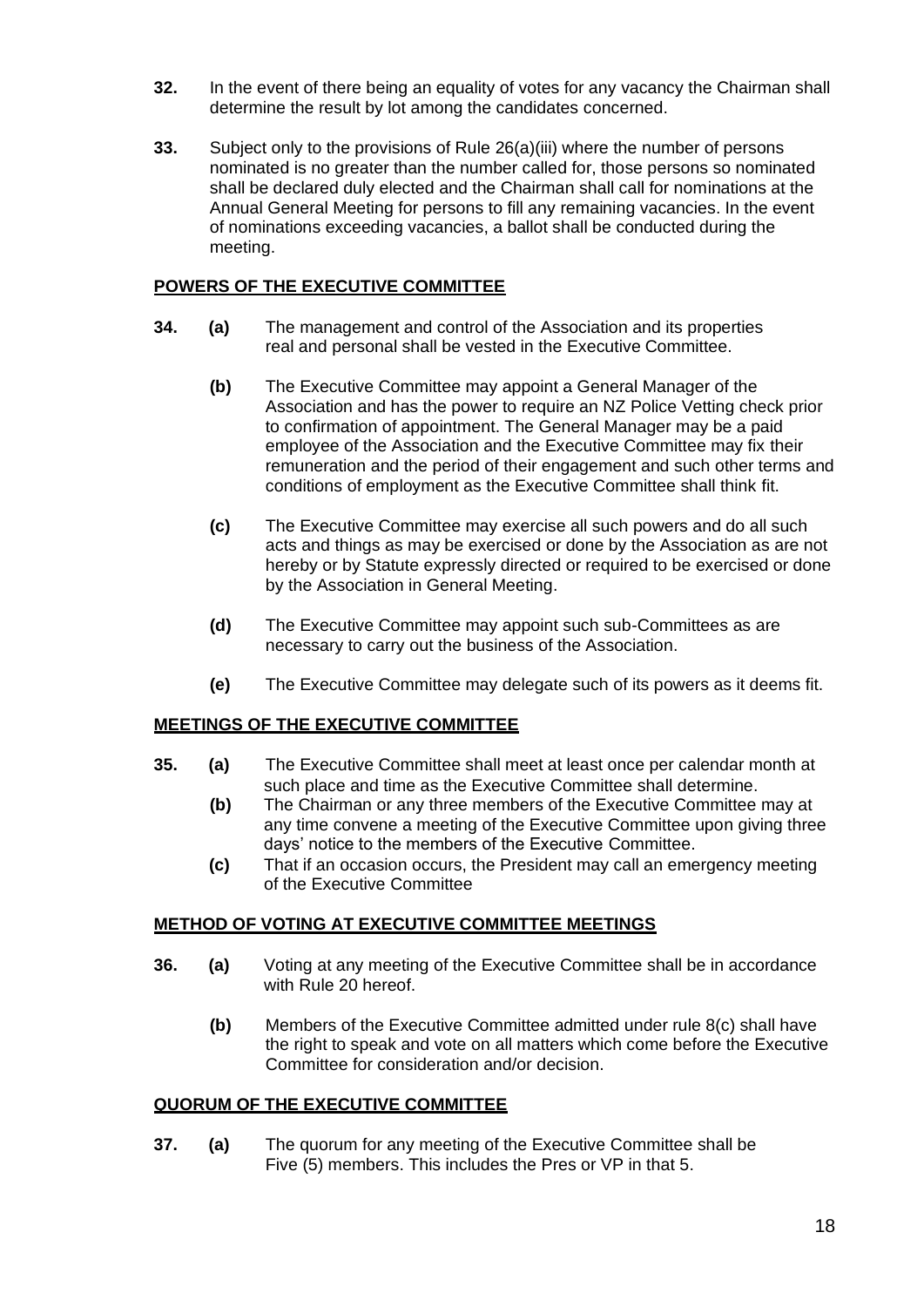- **(b)** No business shall be transacted at any meeting unless a quorum of members is present.
- **(c)** If within half an hour from the time appointed for any meeting a quorum is not present at the meeting it shall stand adjourned to the same day in the next week at the same time and place and the members present at the adjourned meeting may transact any business as if they constituted a full quorum.

#### <span id="page-18-0"></span>**VACATION OF, OR REMOVAL FROM, OFFICE**

- **38. (a)** Any member of the Executive Committee shall vacate their office:-
	- **(i)** If they are absent from three consecutive meetings without leave of the Executive Committee.
	- **(ii)** During any period of bankruptcy, or if they become of unsound mind.
	- **(iii)** If by notice in writing to the General Manager they resign their office.
	- **(iv)** Becomes an employee of the Association.
	- **(b) (i)** A member of the Executive Committee may be removed from office, by a resolution of a majority of the other members of the Committee, if they are, during any period in office, convicted of any serious criminal offence. "Serious" shall include, but is not necessarily limited to, convictions for fraud, theft, assault, sexual offence, or any offence involving illegal drugs, drinking and driving or driving while disqualified, but shall not include traffic infringement matters, or offences which do not carry a possible term of imprisonment.
		- **(ii)** Any member of the Executive Committee so convicted shall notify the Committee of such conviction, and shall stand aside whilst the Committee considers the matter. A reasonable opportunity to provide an explanation to the Committee shall be given them, before any decision to remove them from Office is made.
	- **(c)** Subject only to the provisions of Rule 23(a)(iii) any vacancies on the Executive Committee may be filled by appointment by the Executive Committee and the appointee shall hold office until the conclusion of the next Annual General Meeting of the Association.
	- **(d)** Any member or members of the executive committee, or the executive committee in toto, may be removed from office by a resolution passed by not less than two thirds of valid votes cast at any general meeting, of which proper notice and the purpose of the meeting was given, in accordance with these rules.
	- **(e)** any vacancy or vacancies on the executive committee resulting from action taken under (d) above shall be filled in accordance with (c) above.
	- **(f)** notwithstanding the provisions of rules 23 to 32 of these rules, in the event that the executive committee is removed in toto, then at that same meeting members shall call for nominations, and shall elect an interim committee to conduct the affairs of the association pending fresh elections to be held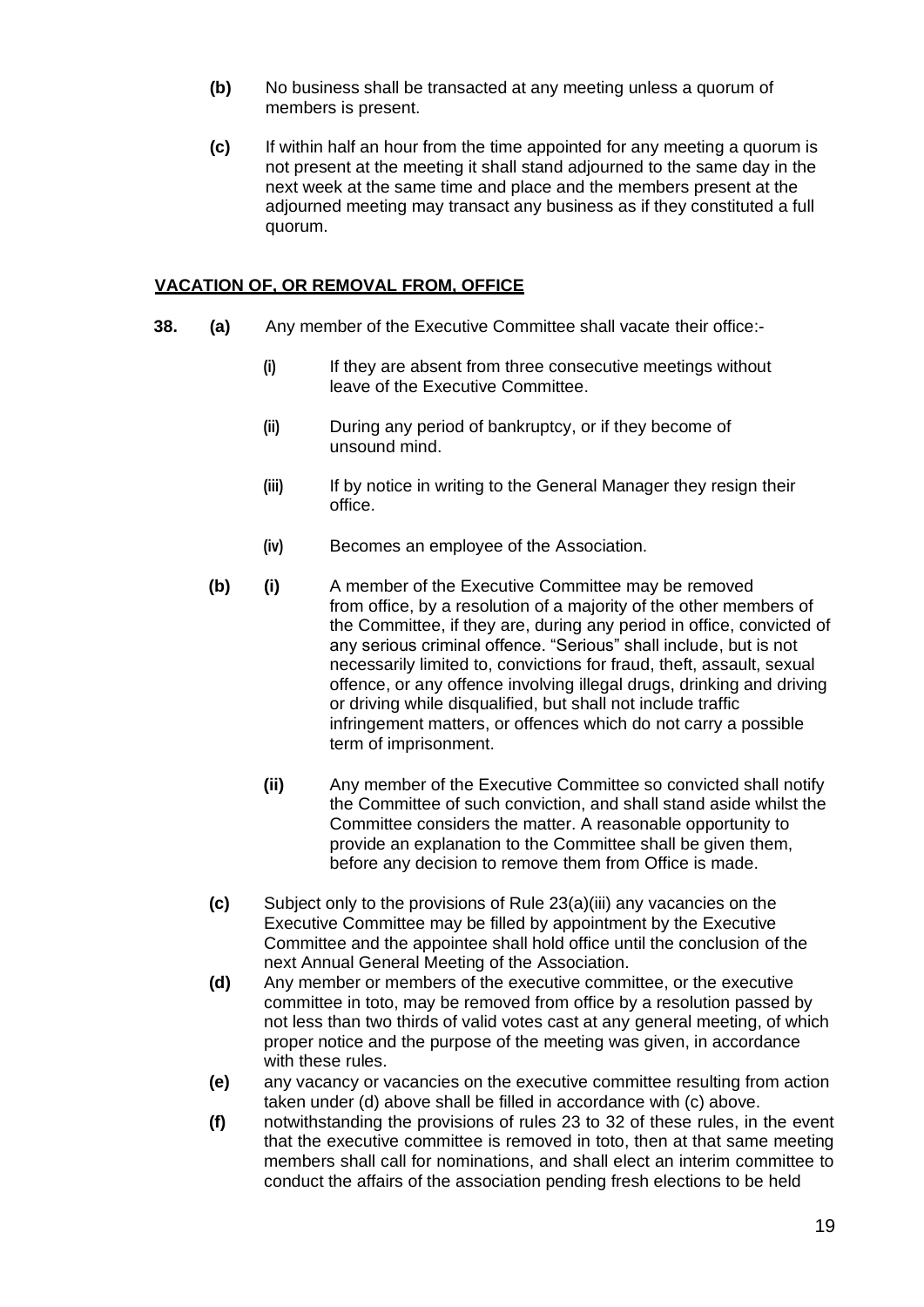within three (3) months or at the next annual general meeting, whichever event occurs first.

#### <span id="page-19-0"></span>**SUBSCRIPTIONS**

**39. (a)** The subscription year shall begin on the 1st day of Feb in each year and shall expire on the last day of Jan of the following year.

> The subscription payable by a Corporate Member admitted under rule 8(h) of these rules shall be not less than three (3) times that payable by members admitted under rule 8(c).

- **(b)** The annual subscription for all members, except for Youth members, shall be such sum or sums as may be determined by the members in General Meeting from time to time, provided however that the annual subscription payable by members admitted under Rule 8 (c) shall not be less than that payable by members admitted under Rules 8 (a) and/or 8 (b).
- **(c)** Subscriptions shall be due and payable on the first day Feb of each financial year of the Association.
- **(d)** In the case of a newly elected member the Executive Committee shall determine the subscription to be paid for the balance of the financial year.
- **(e)** The Executive Committee at its discretion shall have power to remit subscriptions in whole or in part for any member or any particular class of member.
- **(f)** The Executive Committee at its discretion shall have full power to remit arrears of subscriptions.
- **(g)** No person who from any cause whatsoever ceases to be a member shall have any claim upon the Association for a refund of the whole or any part of any subscription paid by them to the Association.
- **(h)** Only financial members shall be entitled to the privileges of membership.

#### <span id="page-19-1"></span>**ACCOUNTS**

- **40.** The financial year of the Association shall begin on the first day of Feb in each year and shall expire on the last day of Jan of the following year..
- **41. (a)** The Executive Committee shall keep true accounts:-
	- **(i)** of all sums of money received and expended by the Association and of the matters in respect of which such receipts and expenditure takes place.
	- **(ii)** of all assets, credits and liabilities of the Association including all mortgages, charges and securities of any description affecting any property of the Association.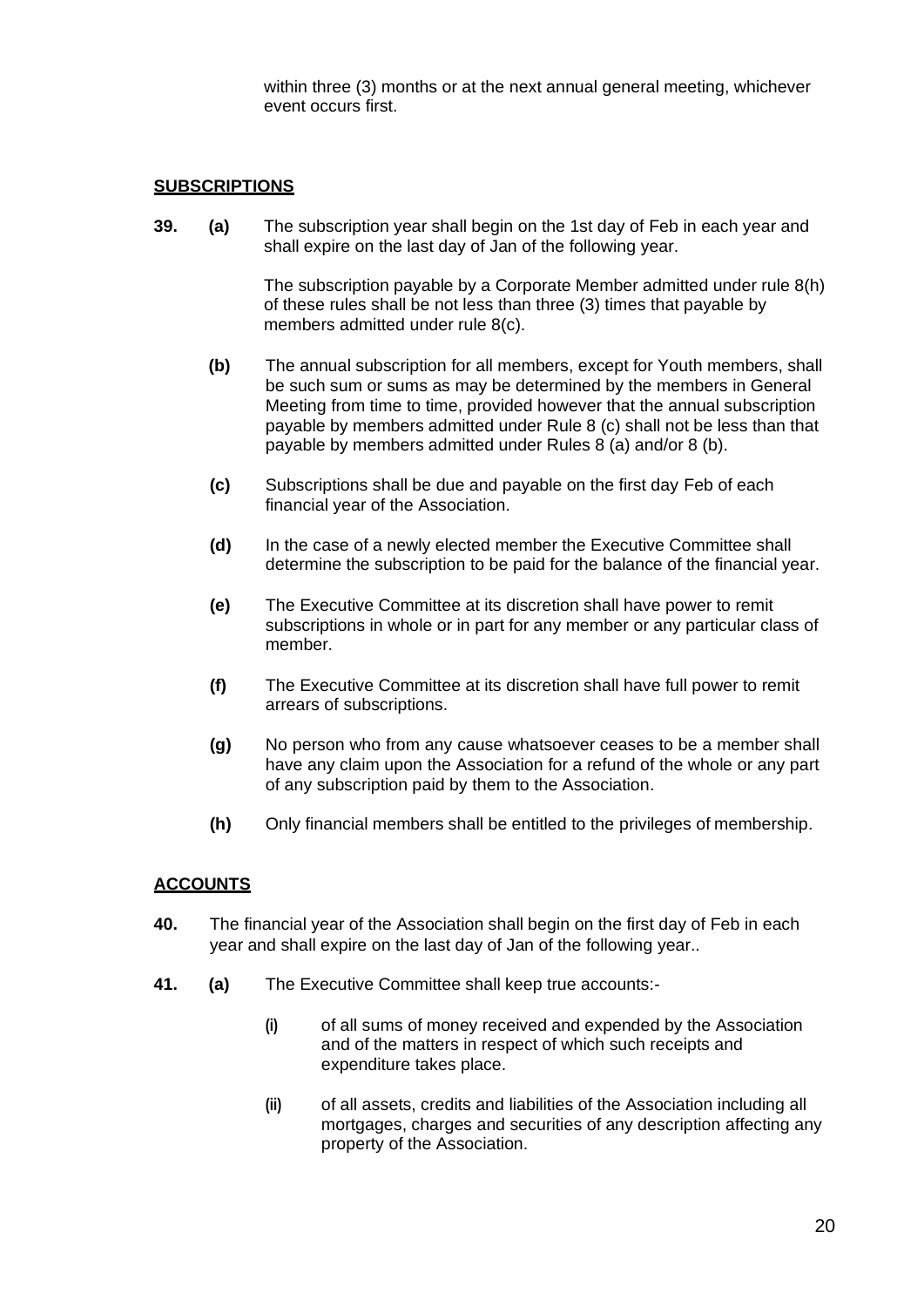- **(b)** At least once in each year the accounts of the Association shall be audited.
- **(c)** The books of account shall be kept at the office of the Association or at any such other place as the Executive Committee may determine and they shall be open to the inspection of members of the Association at such reasonable times and places as shall be determined by the Executive Committee. All monies received after being entered in the Books of the Association as being received shall be forthwith paid into a bank to be appointed by the Executive Committee.
- **(d)** All accounts shall be reported to the Executive Committee for confirmation of all routine payments and for authorisation of all other payments.
- **(e)** Payments of all monies shall be made by cheque or electronic transfer shall be approved by any two of the following:- the President, Vice President, and General Manager or any other person authorised by the Executive Committee. Provided that nothing in this rule shall apply to payments under a petty cash imprest system operated pursuant to a resolution of the Executive Committee.
- **(f)** At every Annual General Meeting the Executive Committee shall present an Annual Report and an audited Balance Sheet and an Income and Expenditure Account made up to a date not more than four months before that meeting from the time the last preceding Balance Sheets were prepared and in the case of the first Balance Sheet from the date of the Incorporation of the Association. Every such report shall be accompanied by a report from the Executive Committee on the state of the Association.
- **(g)** A copy of the audited financial statements of the Association, duly certified by the President and General Manager, shall be forwarded to the Chief Executive, RNZRSA before the expiry of four calendar months from the end of the financial year of the Association.
- **(h)** The Association shall duly file the returns required by the Incorporated Societies Act 1908 or by such other statutory provisions for the time being in force and shall comply with all the requirements of such statutes and any regulations thereunder.

#### <span id="page-20-0"></span>**FINANCIAL REVIEWER / AUDITOR**

- **41 (a)** A Reviewer who should preferably be a member of the Institute of Chartered Accountants of New Zealand and who shall not be a member of the Executive Committee shall be appointed at each Annual General Meeting of the Association. The retiring Reviewer shall be eligible for re-appointment. In the case of any vacancy during the year the Executive Committee shall appoint a Reviewer.
	- **(b)** An auditor who shall be a member of the Institute of Chartered Accountants of New Zealand and who shall not be a member of the Executive Committee shall be appointed at each Annual General Meeting of the Association to undertake the Audit of the Accounts relating to the gaming machine operations of the Association.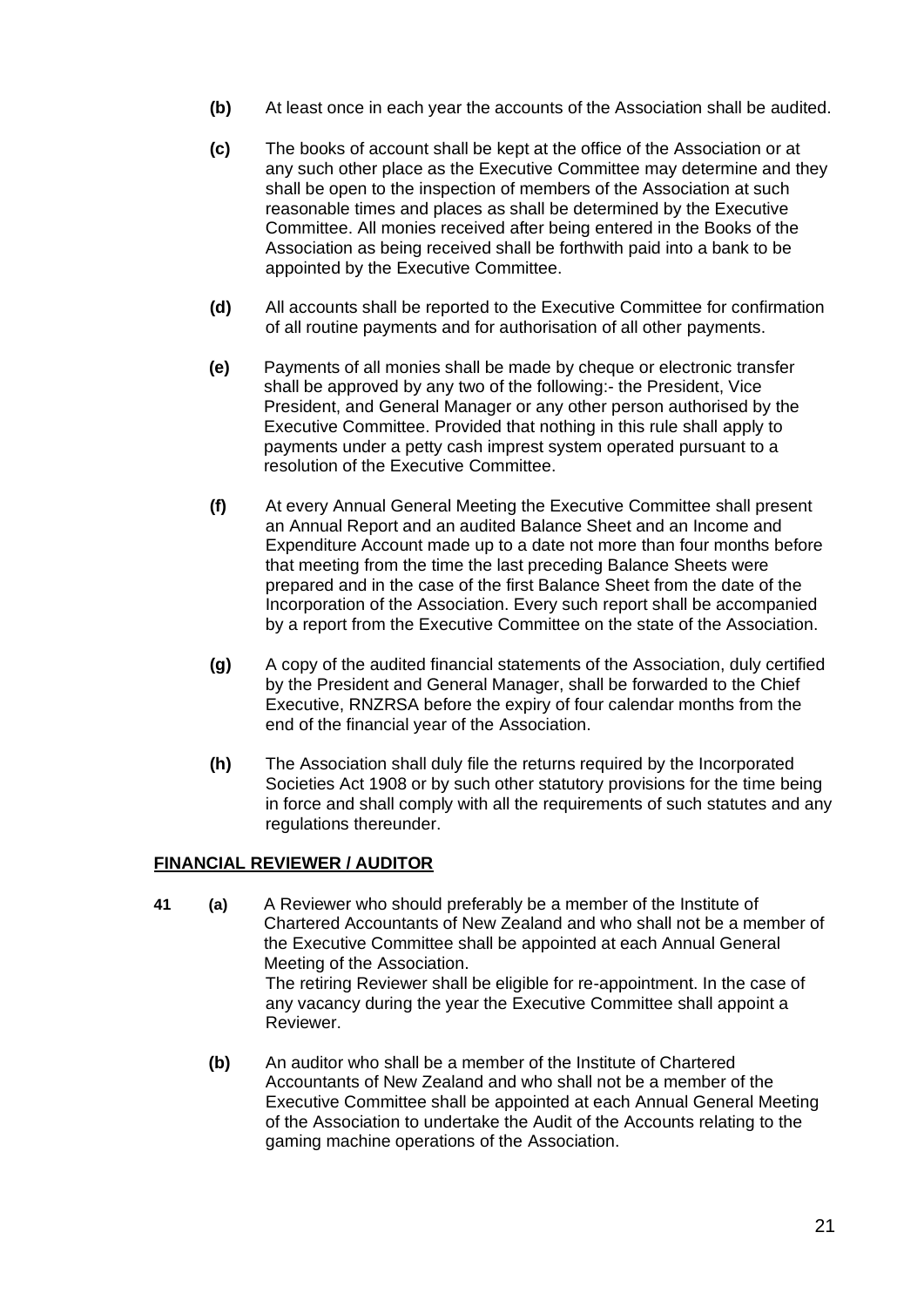The Retiring Auditor shall be eligible for re-appointment. In the case of any vacancy during the year the Executive Committee shall appoint an Auditor.

#### <span id="page-21-0"></span>**BORROWING MONEY**

- **42. (a)** The Executive Committee shall have power, only if authorised by a resolution passed by not less than two-thirds of valid votes cast at any General Meeting of the Association, to borrow or raise money and secure payment of the same or to secure the payment of any money owing by the Association or the satisfaction or performance of any obligation or liability incurred or undertaken by the Association in such manner as the Association shall by resolution as aforesaid determine and in particular by the issue of debentures or by mortgage or charge or lien upon the whole or any part of the Association's property (whether present or future) provided however that the authority of a General Meeting will not be required for the borrowing of amounts not exceeding at any one time the sum of \$100,000 in any financial year.
	- **(b)** The Executive Committee may purchase, redeem or pay off any such security or securities.

#### <span id="page-21-1"></span>**CAPITATION**

- **43.** The Association shall pay capitation to:
	- RNZRSA (Inc) in respect of all Association and Associate Members in accordance with RNZRSA Rules in force for the time being;
	- Wellington West Coast Taranaki and Clubs New Zealand; and
	- Clubs of New Zealand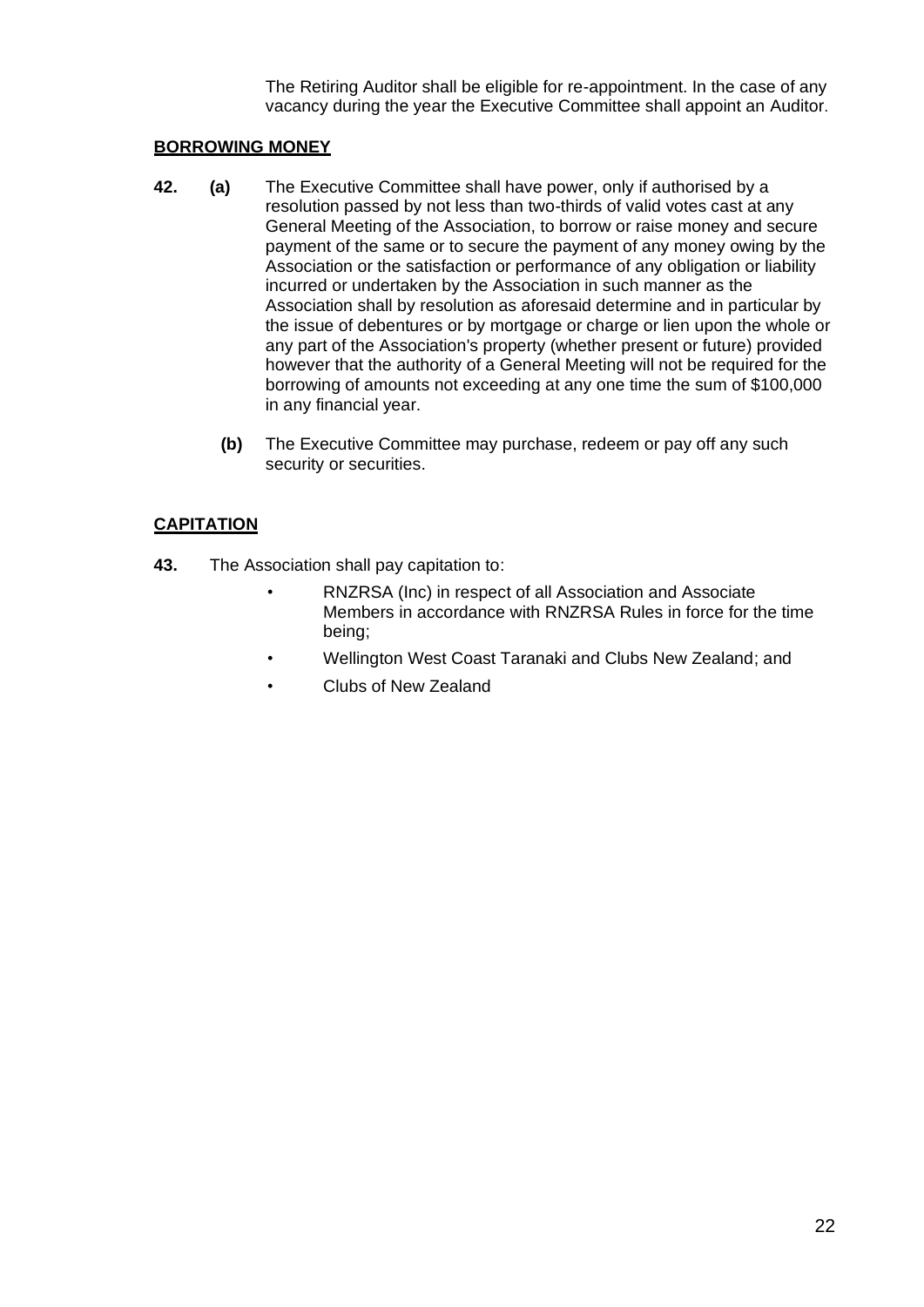#### <span id="page-22-0"></span>**AWARDS**

**44. (a)** At a General Meeting of the Association upon the recommendation of the Executive Committee any Returned, Service or Associate member may be awarded Life Membership of the Association or any other such award, in recognition of local service.

> A Life Member shall be deemed to be a financial member of the Association for all purposes without being required to pay an annual subscription.

- **(b)** Members admitted under Rule 8(b) may be awarded an Honorary Life Membership pursuant to Rule 8(f) of these Rules.
- **(c)** Where an award is made in terms of paragraph (a) of their rule the Executive Committee shall arrange for details of the award to be endorsed on an appropriate Certificate for issue to the member.
- **(d)** Any nomination to RNZRSA for a national award may be made at a General Meeting of the Association, upon the recommendation of the Executive Committee.

#### <span id="page-22-1"></span>**ALTERATION OF RULES**

- **45. (a)** The Rules of the Association may be altered, added to or rescinded at any General Meeting of the Association by Notice of Motion in accordance with Rule 21.
	- **(b)** No amendment of any Rule shall be made without the prior consent in writing of the National Executive Committee of RNZRSA (Inc) being first had and obtained provided that such consent shall not be with held unless such amendment conflicts with, or is not in harmony with, the rules of RNZRSA or with the rules of natural justice.
	- **(c)** No addition to or alteration or rescission of the following Rules of the Association shall be made unless such addition, alteration or rescission is consistent with the charitable purposes of the Association and unless such addition, alteration or rescission is first approved by the Inland Revenue Department.
		- (a) Rule  $6(e)$  and  $6(q)$  ("Objects")
		- (b) Rule 7A ("Private Pecuniary Profit")
		- (c) Rule 7B ("Interested Persons")
		- (d) Rule 45 ("Alteration of Rules")
		- (e) Rule 54 ("Liquidation")
	- **(d)** At least 14 days' notice of any proposed amendment to the Rules of the Association shall be given to the members either by posting the same to each member or by at least one insertion in a newspaper circulating in the area of the Association. The notice so given shall contain a copy of, or state briefly, the nature of the Notice of Motion to be moved at the General Meeting so called.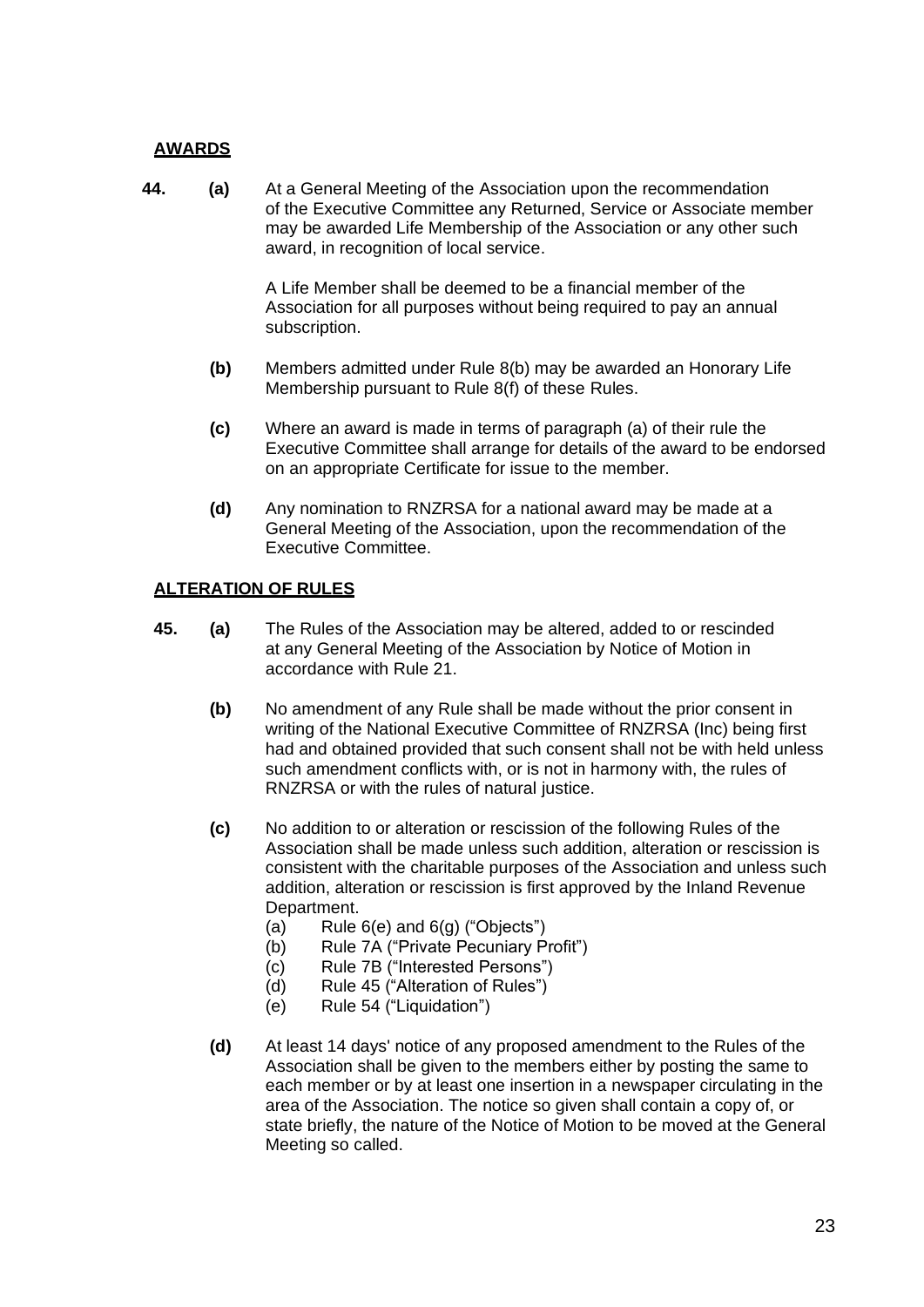**(e)** The Association shall register any alteration of or addition to these Rules as required by any statutory provisions for the time being in force.

#### <span id="page-23-0"></span>**CONDUCT OF MEETINGS OF THE ASSOCIATION**

**46.** The conduct of meetings of the Association shall be in conformity with the Fifth Schedule hereto.

#### <span id="page-23-1"></span>**MINUTES**

**47.** The Executive Committee shall cause Minutes of all meetings to be duly entered in the Book provided for that purpose.

#### <span id="page-23-2"></span>**CHANGES OF ADDRESS**

**48.** Every member shall communicate to the General Manager any change of address and all notices posted to the last notified address shall be valid and deemed to have been given on the day following the day of posting.

#### <span id="page-23-3"></span>**BRANCHES**

**49.** The Executive Committee of the Association shall have the power to form and constitute Branches provided that the prior approval in writing of the Incorporation of any such Branch is first had and obtained from RNZRSA**.**

#### **SALE OF ASSOCIATION REAL ESTATE**

**51** Subject to the provisions of Rule 54 (b) of these rules the local association may dispose of its real estate, in part or in total by way of gift, sale or transfer by a resolution in favour of such gift, sale or transfer of not less than two thirds (2/3) of valid votes returned at either a general meeting or from a postal ballot of financial members admitted under Rules 8(a), 8(b) and/or 8 (c).

In relation to a postal ballot the closing date for the receipt of ballot papers at the registered office of the local association shall not be less than 30 or more than 60 days after the day on which the ballot papers were dispatched to members.

The result of the ballot shall be notified to the members at a general meeting called for the purpose or by way of a notice inserted in a newspaper circulating in the area of the association.

#### <span id="page-23-4"></span>**WITHDRAWAL FROM MEMBERSHIP OF RNZRSA (INC)**

- **52.** The Association may withdraw from membership of RNZRSA by either:
	- **a.** a resolution in favour of such withdrawal of not less than two thirds (2/3) of valid votes returned from a Postal Ballot of financial members admitted under 8 (a) and/or 8 (b). The closing date for the receipt of ballot papers at the registered office of the Association shall be not less than 30 nor more than 60 days after the date on which the ballot papers were dispatched to members.

The result of the Ballot shall be notified to members either at a General Meeting called for the purpose or by way of a notice inserted in a newspaper circulating in the area of the Association.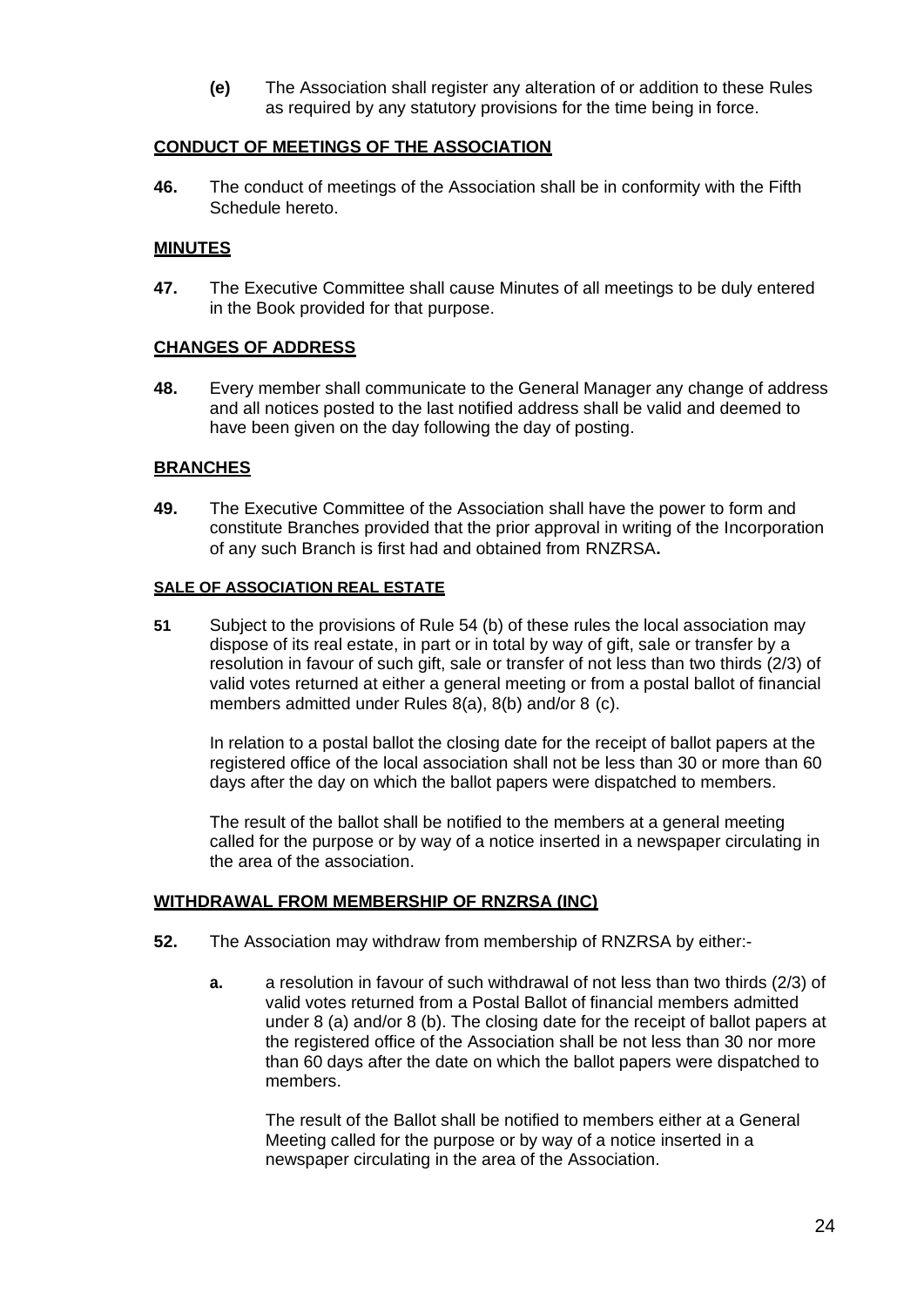or by,

- **b.** a simple majority of valid votes cast by financial members admitted under 8 (a), 8 (b) and/or 8 (c) at a General Meeting in favour of placing the Association in liquidation. Such resolution for liquidation and to appoint a liquidator must be confirmed by a further Extraordinary General Meeting to be held not earlier than 30 days nor later than 60 days after the date on which the resolution so to be confirmed was passed.
- **c.** withdrawal from membership under either a or b above shall be subject to compliance with the following conditions:
	- **(a)** 14 days' prior written notice shall be given to the Chief Executive of RNZRSA (Inc) of any Notice of Motion to withdraw from membership which has been given to members pursuant to these Rules.
	- **(b)** Such notice shall be accompanied by payment in full of all capitation and other sums due by the Association.
	- **(c)** Such Notice shall specify:-
		- **(i)** The date from which it is intended that the withdrawal shall become effective;
		- **(ii)** Whether the Association intends voluntarily to be put into liquidation under Section 24 of the Incorporated Societies Act 1908, or
		- **(iii)** Whether the Association intends to change its name with consequential Rule amendments under Section 21 of that Act.
	- **(d)** Immediately after the motion to withdraw from membership has been adopted by the members in General Meeting the Chief Executive of RNZRSA shall be notified of the decision and supplied with the Association's Certificate of Incorporation.

## <span id="page-24-0"></span>**LIQUOR**

- **53. (a)** Under the provisions of the Sale and Supply of Alcohol Act 2012 or of any amendment or re-enactment thereof, liquor may be consumed on the Association's premises only in terms of any licence or charter issued in terms of the Act and in compliance with the provisions of the Act and any amendments thereto and any Regulations made thereunder.
	- **(b)** Subject to the provisions of paragraph (a) of this Rule, the operation of the licence or charter shall at all times be conducted in accordance with the Licence Regulations set out in the Seventh Schedule of these Rules.

#### <span id="page-24-1"></span>**LIQUIDATION**

**54. (a)** Any decision that the affairs of the Association be liquidated shall be governed by the following procedure. Notice of Motion of the proposed liquidation and appointment of a liquidator must be given in accord with the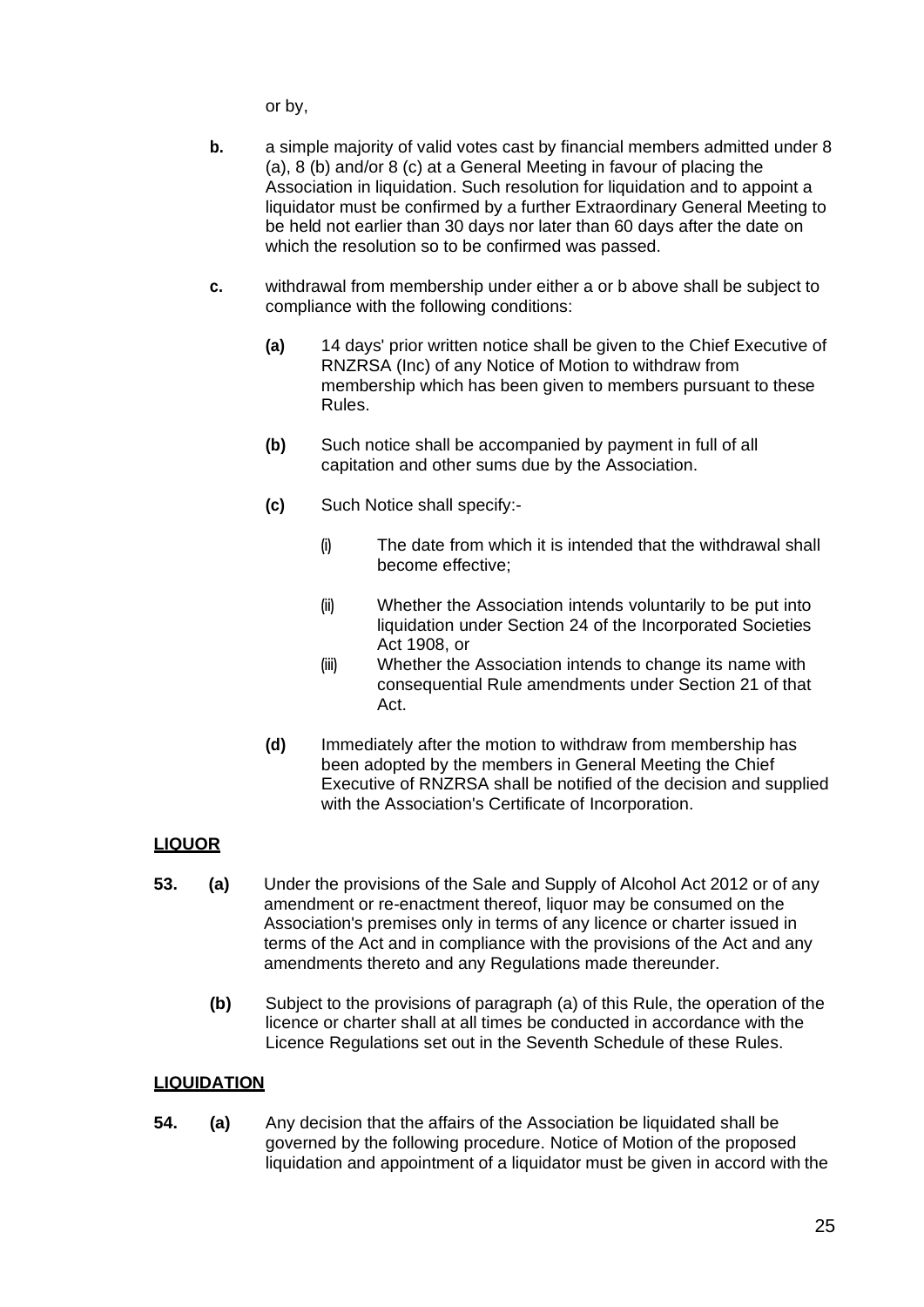Rules of the Association and any such resolution for such liquidation and appointment of a liquidator must be confirmed by a further Extraordinary General Meeting, held not earlier than 30 days and not later than 60 days after the date on which the resolution so to be confirmed was passed.

**(b)** If upon the liquidation of the Association there remains, after the satisfaction of all its liabilities, any property whatsoever, the same shall not be paid or distributed among the members of the Association but shall become vested in and transferred to RNZRSA or any local RSA on such conditions, providing such conditions are not inconsistent with the Aims and Objects of RNZRSA, as shall be determined by a majority of the members admitted under Rules 8(a), 8(b) and/or 8(c) of the Association present in person at a General Meeting to be held according to the Rules of the Association at or before the liquidation.

#### <span id="page-25-0"></span>**INDEMNITY**

- **55.** The Executive Committee, other Officers and Employees of the Association shall be indemnified by the Association against any personal liability incurred in or by reason of the discharge of their duties, except for liability arising by reason of:-
	- **(a)** their own fraudulent act or acts,
	- **(b)** their own recklessness; or
	- **(c)** their own gross negligence or dereliction of duty.

#### <span id="page-25-1"></span>**SEAL OF THE ASSOCIATION**

**56.** The Association shall have a Common Seal which shall be in the custody and control of the General Manager for the time being and the documents to be executed by the Association of whatsoever nature shall be executed with the following attestation clause:-

"The Common Seal of the Otaki Returned and Services' Association (Incorporated) was here-unto affixed pursuant to a resolution of the Executive Committee in the presence of:-

......................... Executive Committee Member

......................... Executive Committee Member

......................... General Manager."

#### <span id="page-25-2"></span>**REGISTERED OFFICE**

- **57.** The Association shall at all times have a registered office which shall be situated in 9 Raukawa Street Otaki or at such other place as may be determined from time to time by the Executive Committee.
- **58.** The Committee shall be the sole responsible authority for the interpretation of these Rules and of the Regulations and By-laws made there under, and the decision which shall be given within seven (7) days by the said Committee upon any question of interpretation or upon any matter affecting the Association and not provided for by the Rules or by the Regulations and By-laws made there under, shall be final and binding on the members until set aside or varied by a General Meeting of the Association.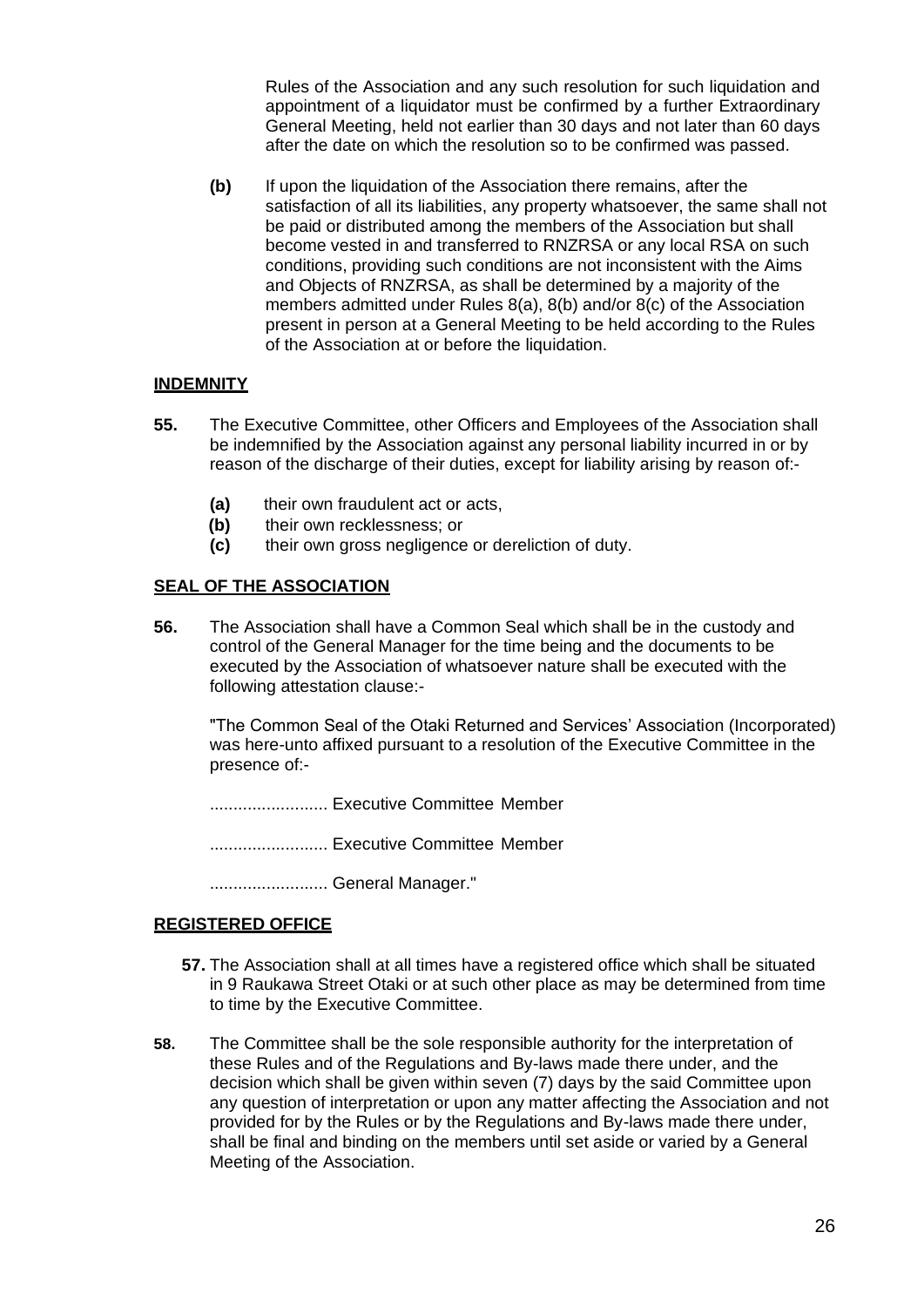## **FIRST SCHEDULE**

## <span id="page-26-0"></span>**ELIGIBILITY FOR ADMISSION AS A RETURNED MEMBER OFA ASSOCIATION**

- **1.** In all cases it shall be a prerequisite that the person, at the time of making application for membership, be:-
	- **(a) (i)** A New Zealand Citizen or

**(ii)** A permanent resident of New Zealand in terms of New Zealand Immigration Policy or

- **(iii)** A citizen of a country belonging to the Commonwealth of Nations.
- **(b)** and has attained the age of 18 years or the minimum age for the purchase and consumption of alcohol as specified in the Sale of Liquor Act 1989 or any amendments or re-enactments thereof
- **2.** In all cases it shall be a condition of membership that the person has not been dishonourably discharged from the armed forces or dishonourably dismissed from any merchant navy or other qualifying organisation. An Association, or NEC, shall have authority to call upon any person to produce evidence of the nature of their discharge.
- **3.** In all cases, it shall be the responsibility of the person concerned to produce satisfactory evidence of their eligible service.
- **4.** Any questions arising between any applicant for membership and any Association as to whether such person is or is not eligible for membership shall be referred to NEC, whose decision shall be final and binding.

#### <span id="page-26-1"></span>**5. (a) Armed OR Defence Forces and Police of New Zealand**

- **(i)** Any person who served overseas in time of war or emergency.
- **(ii)** Any person who served overseas as a member of any unit in an operational or occupational force or multinational observers force, or ad hoc force as determined from time to time by NEC.
- **(iii)** Any person who served overseas as a member of a United Nations Peacekeeping Force.

#### <span id="page-26-2"></span>**(b) Armed Forces of Great Britain**

Any person who served overseas in time of war or emergency.

Any person who served overseas as a member of any unit in an operational or occupational force, or ad hoc force as determined from time to time by NEC.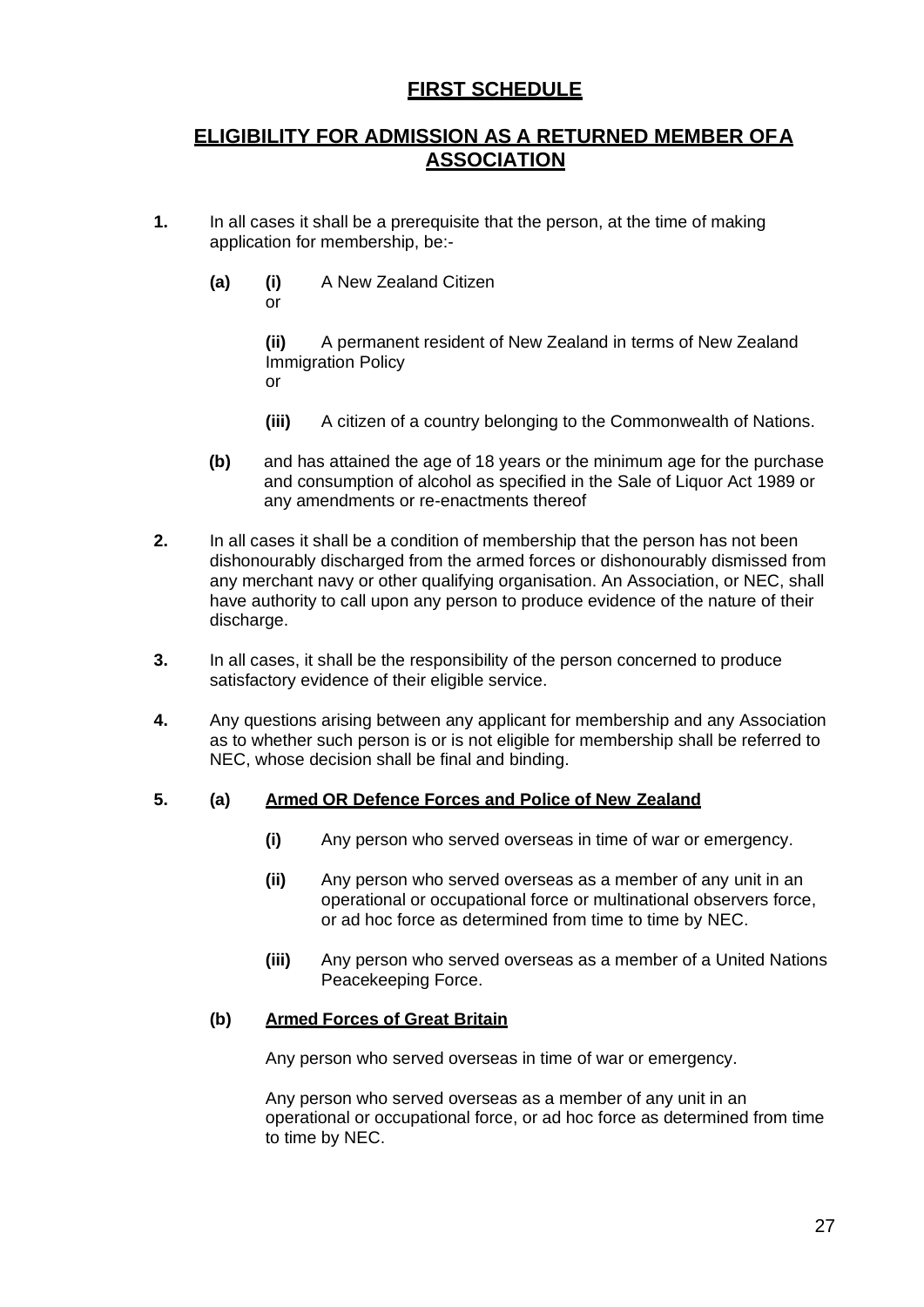Any person who served in Great Britain in time of war in areas deemed to be under threat PROVIDED such service was marked by the award of the Defence Medal or the Air Crew Europe Star.

Any person who served in Northern Ireland PROVIDED such service was marked by the award of the Campaign Service Medal with clasp "Northern Ireland".

#### <span id="page-27-0"></span>**(c) Armed Forces of Any Other Commonwealth Country**

Any person who served overseas in time of war or emergency.

Any person who served overseas as a member of any unit in an operational or occupational force, or ad hoc force as determined from time to time by NEC.

#### <span id="page-27-1"></span>**(d) Armed Forces of Any Ally of New Zealand**

Any person who served in areas deemed to be under threat, as determined from time to time by NEC, as a member of the Armed Forces of:-

- **(i)** A country that was a member of the Commonwealth of Nations at the time of service or
- **(ii)** An ally of New Zealand at the time of service.

#### <span id="page-27-2"></span>**(e) Merchant Navy**

Any person who served as a member of the crew of a merchant vessel under the flag of New Zealand or of any ally of New Zealand who either:-

- **(i)** during the 1914-18 war or the 1939-45 war served in a theatre of war, PROVIDED such service was marked by the award of the appropriate campaign medals awarded to services personnel for service in that theatre, or
- **(ii)** served in a vessel engaged in the Falklands war, PROVIDED such service was marked by the award of the South Atlantic Star.

#### <span id="page-27-3"></span>**(f) Wartime Resistance Movements**

Any person who served as a member of an underground or resistance movement of any ally of New Zealand PROVIDED the movement was officially recognised by the Government or authority for the time being accepted by Her Majesty's Government as being the Government or authority of the country concerned and the service has been officially recognised:-

- **(i)** by the award of a decoration for valour or for service by the Government or authority as aforesaid, or
- **(ii)** by the award of a commendation for service or a certificate of service or a similar citation by the Government or authority as aforesaid,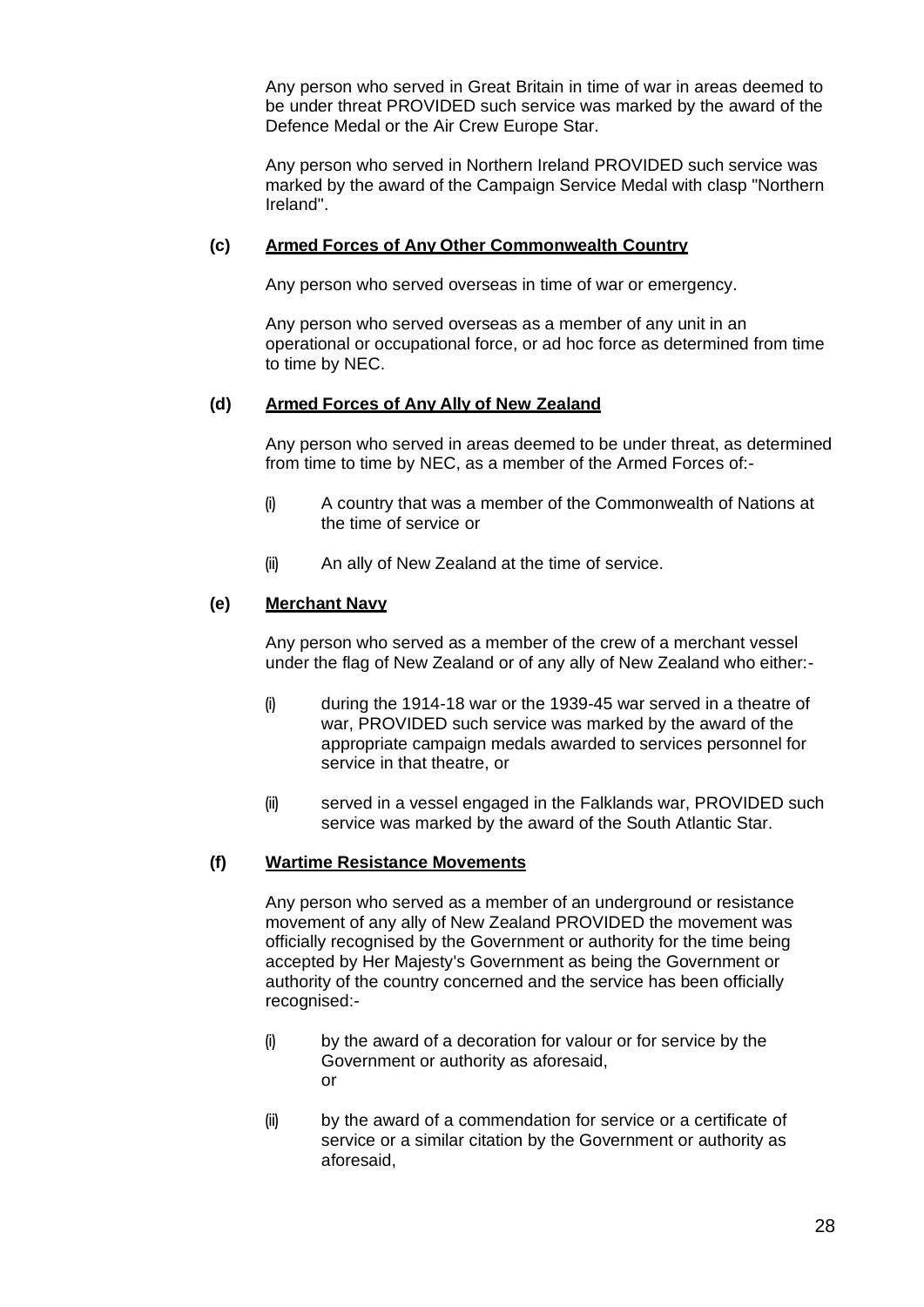or

**(iii)** by the award of a citation for service by the Officer having overall command of Her Majesty's forces in any particular area designated as a theatre of war.

### <span id="page-28-0"></span>**6. Savings**

Any person admitted to membership as a Returned member under the Rules of RNZRSA in operation prior to adoption of this Schedule shall be deemed to have been admitted under this Schedule.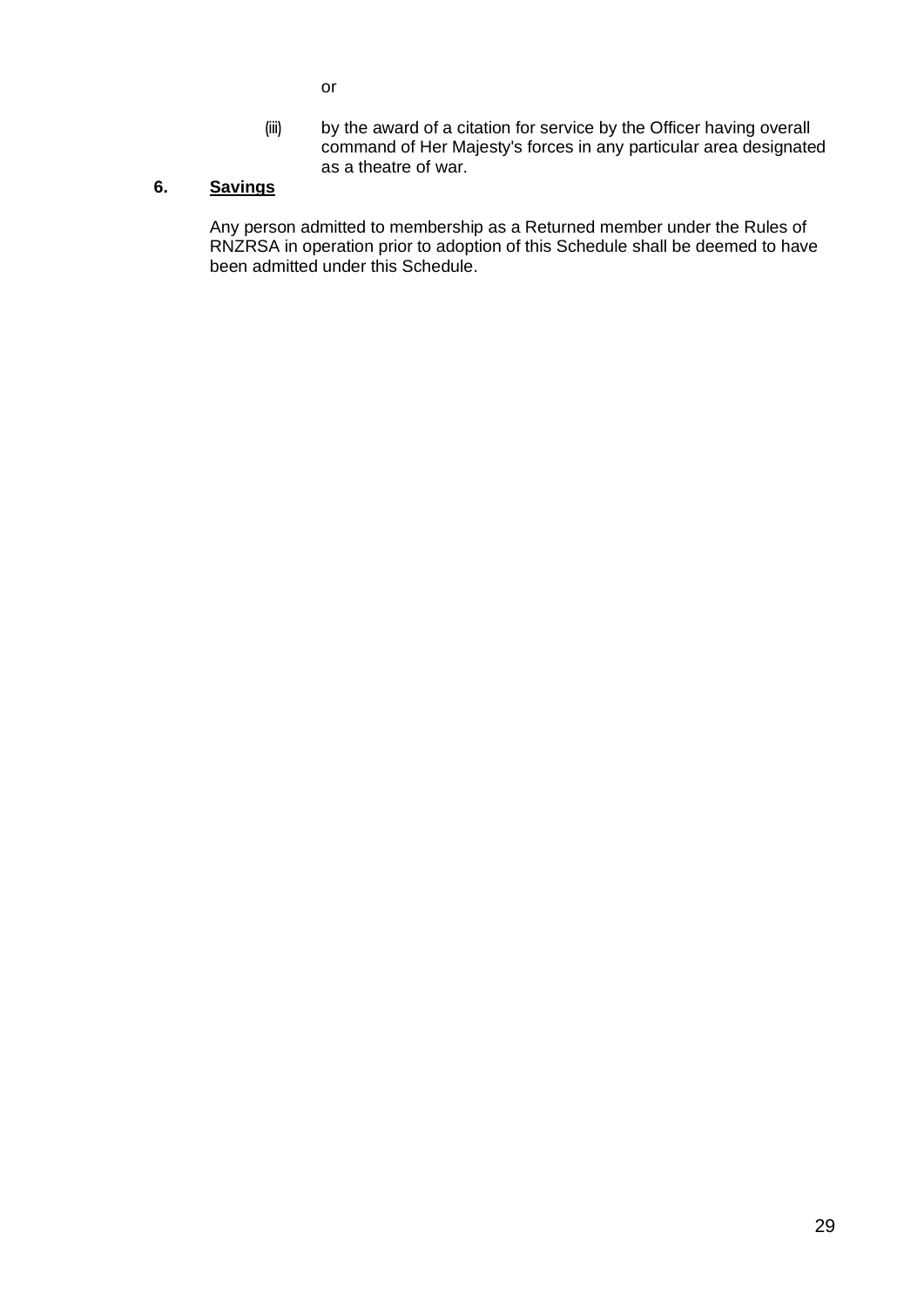## **SECOND SCHEDULE**

## <span id="page-29-0"></span>**ELIGIBILITY FOR ADMISSION AS A SERVICE MEMBER OF A ASSOCIATION**

- <span id="page-29-1"></span>**1.** In all cases it shall be a prerequisite that the person, at the time of making application for membership, has served in the armed or defence force of their country and be:
	- **(a)** A New Zealand Citizen or
	- **(b)** A permanent resident of New Zealand in terms of New Zealand Immigration Policy or
	- **(c)** A citizen of a country belonging to the Commonwealth of Nations.
- **2.** In all cases, it shall be a condition of membership that the person has not been dishonourably discharged from the armed or defence forces or dishonourably dismissed from any other qualifying organisation. An Association, or NEC, shall have authority to call upon any person to produce evidence of the nature of their discharge.
- **3.** In all cases, it shall be the responsibility of a person concerned to produce satisfactory evidence of their eligible service.
- **4.** Any questions arising between any applicant for membership and any Association as to whether such person is or is not eligible for membership shall be referred to NEC, whose decision shall be final and binding.
- <span id="page-29-2"></span>**5.** Subject to the requirements of paragraphs 1 to 4 above and the provisions of clause 5(c)(ii) the following persons are eligible for admission as Service members.

#### **(a) Armed/Defence Forces and Police of New Zealand**

Any person who has served or is serving as a uniformed member of the Armed/Defence or Police Forces of New Zealand and who does not possess the necessary service qualifications for Returned membership.

#### <span id="page-29-3"></span>**(b) Armed/Defence Forces and Police of the Commonwealth of Nations**

Any person who has served or is serving as a uniformed member of the Armed/Defence or Police Forces of any country which was a member of the Commonwealth of Nations at the time of service, and who does not possess the necessary service qualifications for Returned membership.

#### <span id="page-29-4"></span>**(c) Armed/Defence Forces of any Other Country**

**(i)** Any person who has served or is serving as a uniformed member of the Armed/Defence Forces of a country which has not taken up arms against New Zealand or any member of the Commonwealth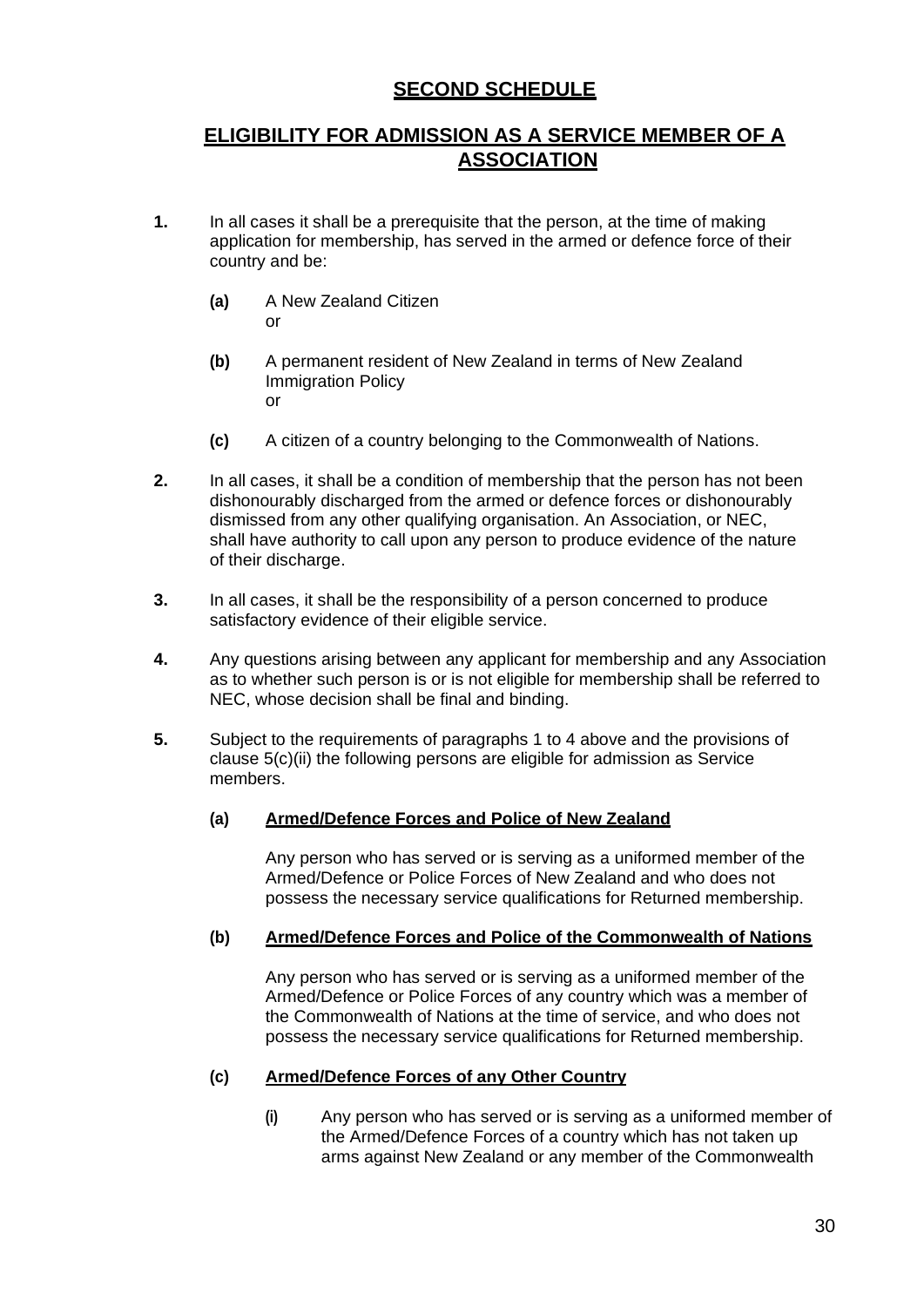of Nations or an ally of New Zealand since the 11<sup>th</sup> November 1918, and who does not possess the necessary service qualifications for Returned membership.

**(ii)** All applications for membership made under the provisions of clause 5(c)(i) above, shall in the first instance be referred to the NEC for determination as to eligibility.

#### **(d) Home Guard, Women's War Service Auxiliary, Women's Land Service**

<span id="page-30-0"></span>Any person who has served as a member of:

- **(i)** the Home Guard, Women's War Service Auxiliary or the Women's Land Service in New Zealand, or
- **(ii)** an equivalent organisation or organisations within the then British Empire

anytime between September 1939 and August 1945 and who does not possess the necessary qualifications for "Returned" membership.

#### <span id="page-30-1"></span>**(e) New Zealand Cadet Forces**

- **(i)** Any person being not less than 18 years of age or who has attained the minimum legal drinking age as defined in the Sale of Liquor Act 1989 or any enactment or amendment thereto, and who has served, or is currently serving, as an Officer of the New Zealand Cadet Forces.
- **(ii)** Any person being not less than 18 years of age or who has attained the minimum legal drinking age as defined in the Sale of Liquor Act 1989 or any enactment or amendment thereto, and who has had a minimum of 3 years service in the New Zealand Cadet Forces as evidenced by a "Cadet Record of Service' Certificate.

#### <span id="page-30-2"></span>**6. Savings**

Any person admitted to membership as a "Service" member under the Rules of RNZRSA in operation prior to adoption of this Schedule shall be deemed to have been admitted under this Schedule.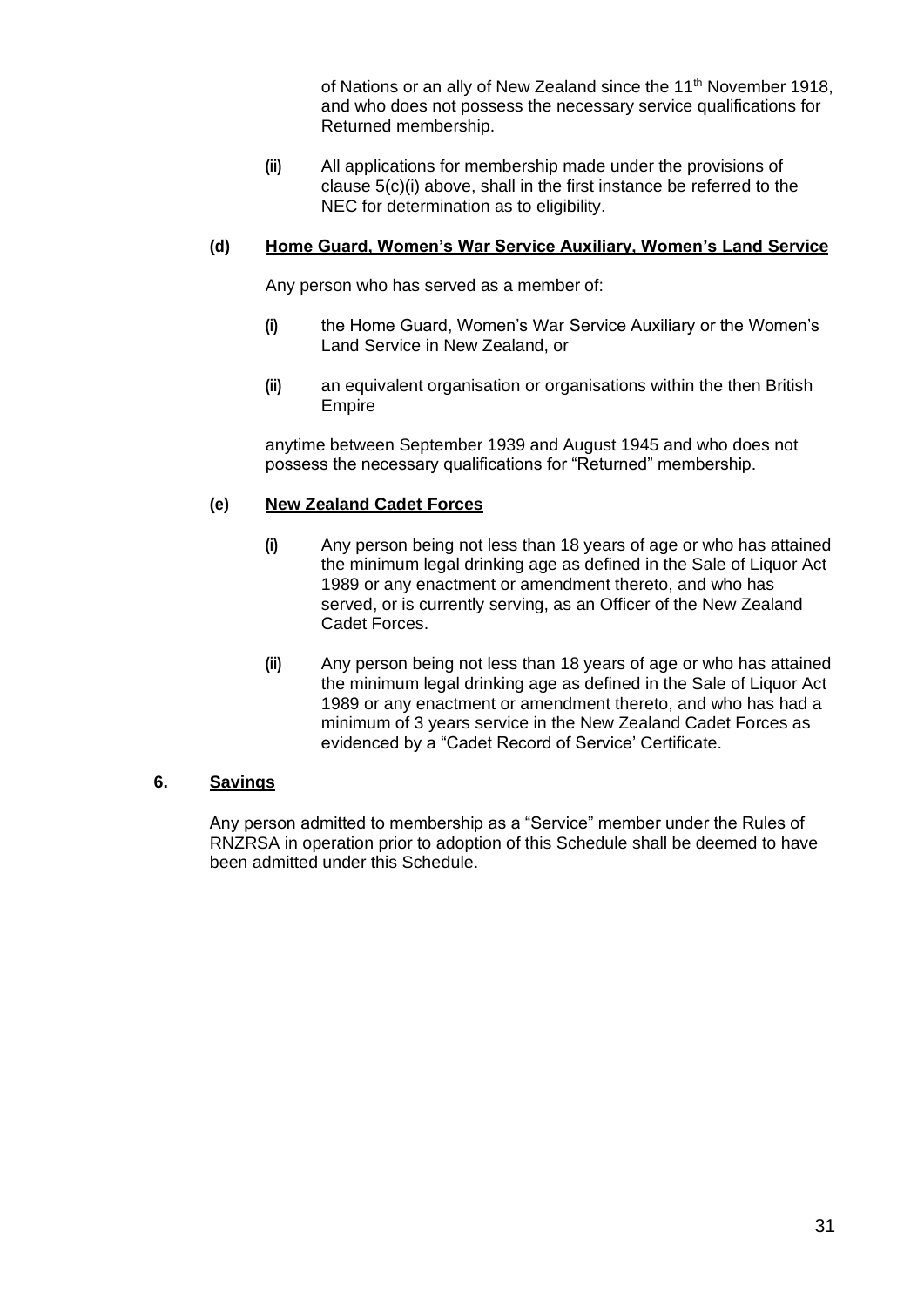## **THIRD SCHEDULE**

## <span id="page-31-0"></span>**ELIGIBILITY FOR ADMISSION AS AN ASSOCIATE MEMBER OF A ASSOCIATION**

- **1.** In all cases it shall be a prerequisite that the person, at the time of making application for membership, be:-
	- **(a)** A New Zealand Citizen or
	- **(b)** A permanent resident of New Zealand in terms of New Zealand Immigration Policy or
	- **(c)** A citizen of a country belonging to the Commonwealth of Nations.
- **2.** In all cases, it shall be the responsibility for the person concerned to produce satisfactory evidence of their eligibility.
- **3.** Any questions arising between any applicant for membership and any Association as to whether such person is or is not eligible for membership shall be referred to NEC, whose decision shall be final and binding.

#### <span id="page-31-1"></span>**4. Savings**

Associate Membership - a number of instances will have occurred where Club membership has been granted to a person who does not meet the Citizenship criteria as set out in Clause 1 of this Schedule. Such persons shall be entitled to transfer to Associate Membership providing they were a Club Member prior to and including 30th June 1992.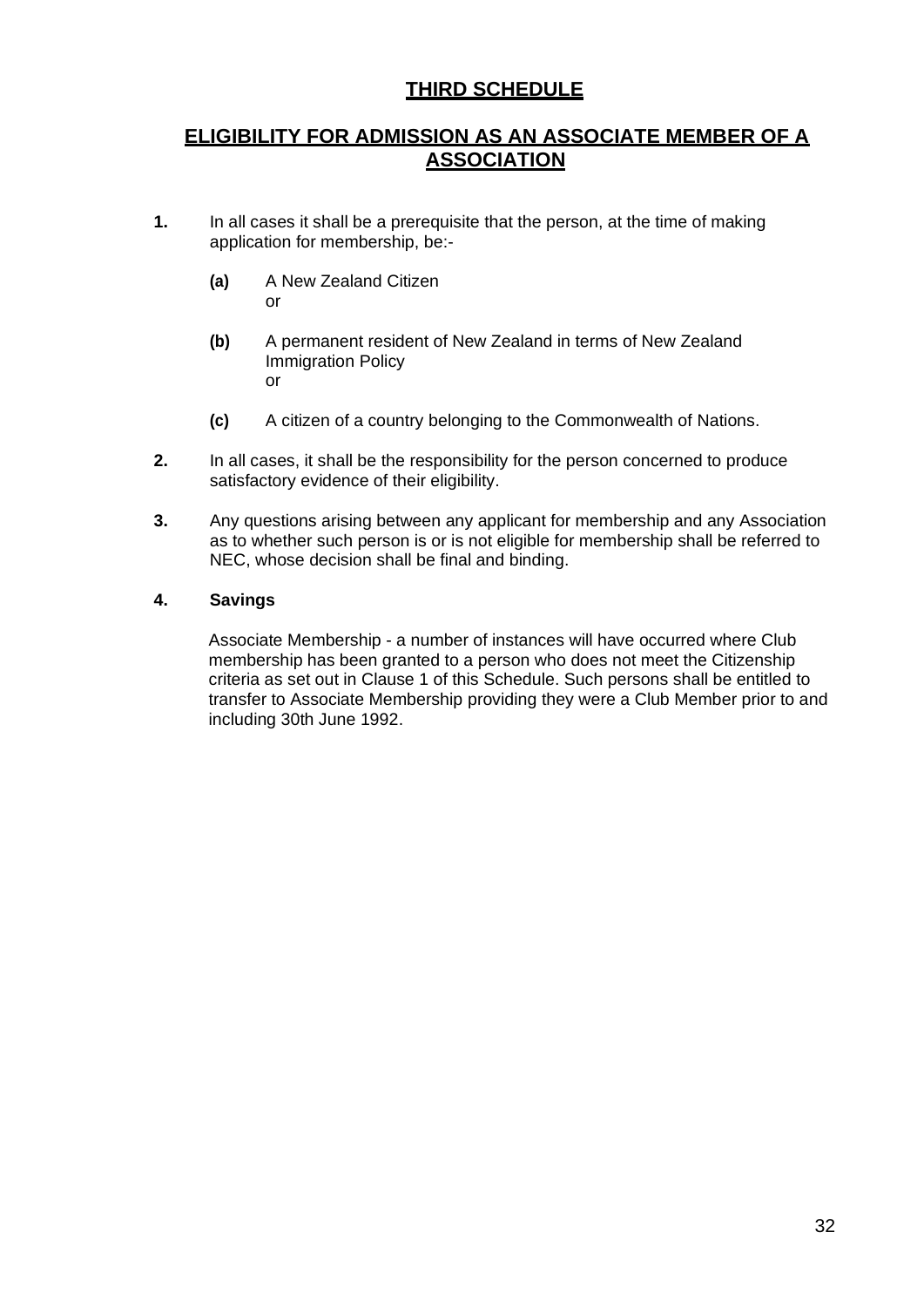## **FOURTH SCHEDULE**

## <span id="page-32-0"></span>**ELIGIBILITY FOR ADMISSION AS A YOUTH MEMBER OF A ASSOCIATION**

Youth Membership shall be open, subject to the requirements detailed hereunder, to persons who have attained the age of 13 years as at the date of application, and have not attained the age of 18 years or the minimum age for the purchase and consumption of alcohol as specified in the Sale of Liquor Act 1989 or any amendment or re enactment thereof.

- **1.** In all cases it shall be a prerequisite that the applicant, at the time of making application for membership, be:
	- **(a)** A New Zealand citizen or
	- **(b)** A permanent resident of New Zealand in terms of New Zealand Immigration Policy or
	- **(c)** A citizen of a country belonging to the Commonwealth of Nations.
- **2.** It shall be the responsibility of the applicant to produce satisfactory evidence of their eligibility.
- **3.** Any questions arising between the applicant for membership and the Association, as to whether such person is or is not eligible for membership, shall be referred to NEC for decision, which shall be final and binding.
- **4.** Subject to the exceptions detailed below, Youth Members may access the facilities of, and enjoy the privileges of membership of the Association:
	- **(a)** Youth members are not eligible for election to any committees of the Association nor are they entitled to vote or speak at any General Meeting.
	- **(b)** Youth members are not eligible to nominate and/or second applicants for any class of membership.
	- **(c)** Youth members are not entitled to either purchase or consume liquor on the premises.
	- **(d)** Youth members are not permitted to either enter any area set aside or set up for the operation of gaming machines, or to operate or play such gaming machines.

Notwithstanding the provisions of Rules 12 and 13 of the Rules of the Association, any breach of these conditions, 4(c) and/or (d) shall mean the immediate cancellation of membership.

**5.** Youth members may sign in one visitor only, on any one day. Such visitor must have attained the age of 16 years. At all times the right to sign in visitors shall be subject to the provisions of the Sixth Schedule to these Rules.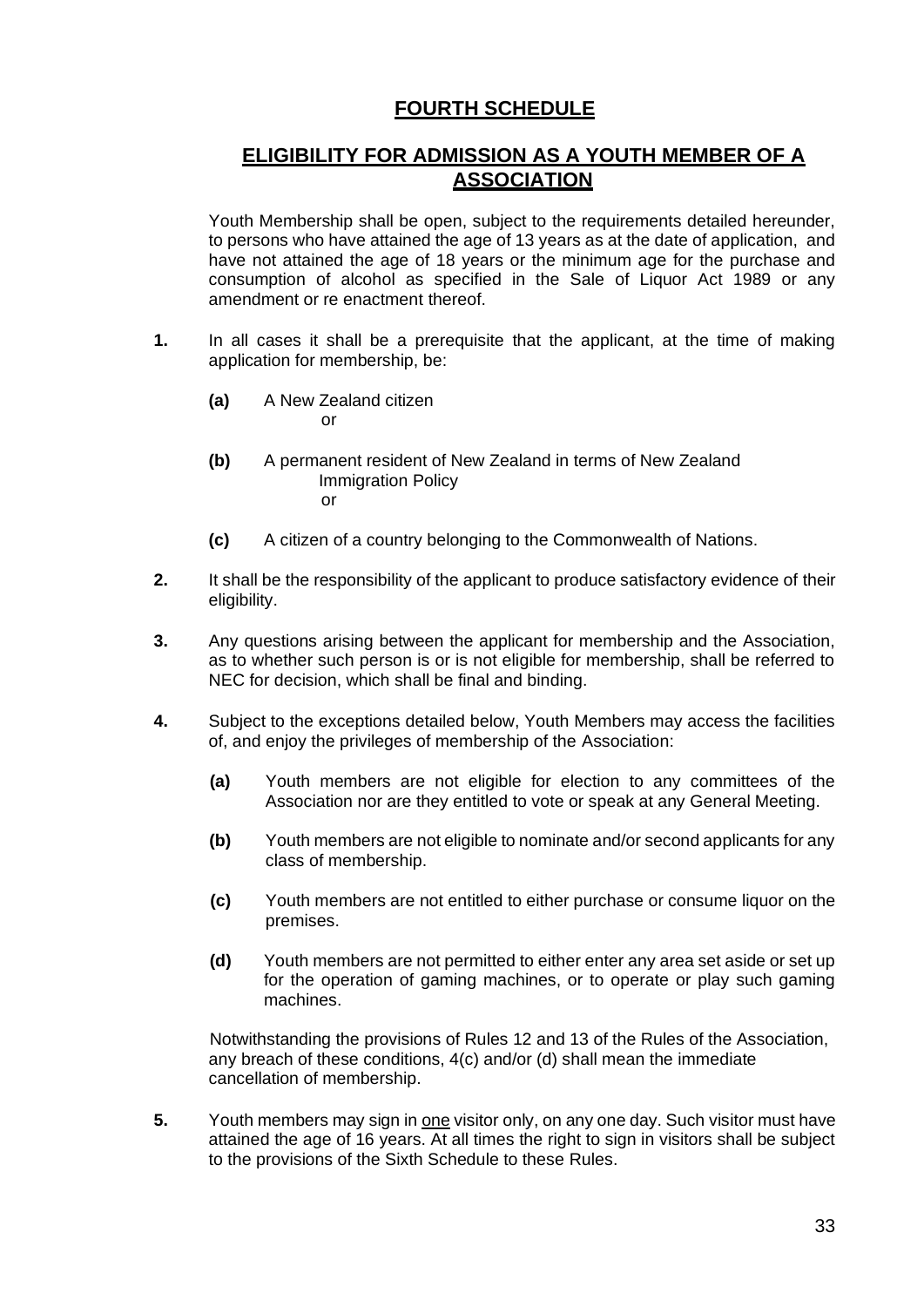- **6.** The subscription payable by Youth members shall be as determined by the Executive Committee and shall not be subject to the provisions of Rule 38(a) of the Association rules.
- **7.** On reaching the age of 18 years, or such age being the minimum age for the purchase and consumption of alcohol as specified in the Sale of Liquor Act 1989 or any amendment or re-enactment thereof, Youth membership shall cease.
- **8.** Youth members attaining the age of 18 years, or such minimum age as defined in 7 above, may apply for membership in the category for which they eligible, but without being required to be further nominated or seconded.

In all other respects their application shall be subject to the requirements as detailed in Rules 9 or 10 of the Association rules.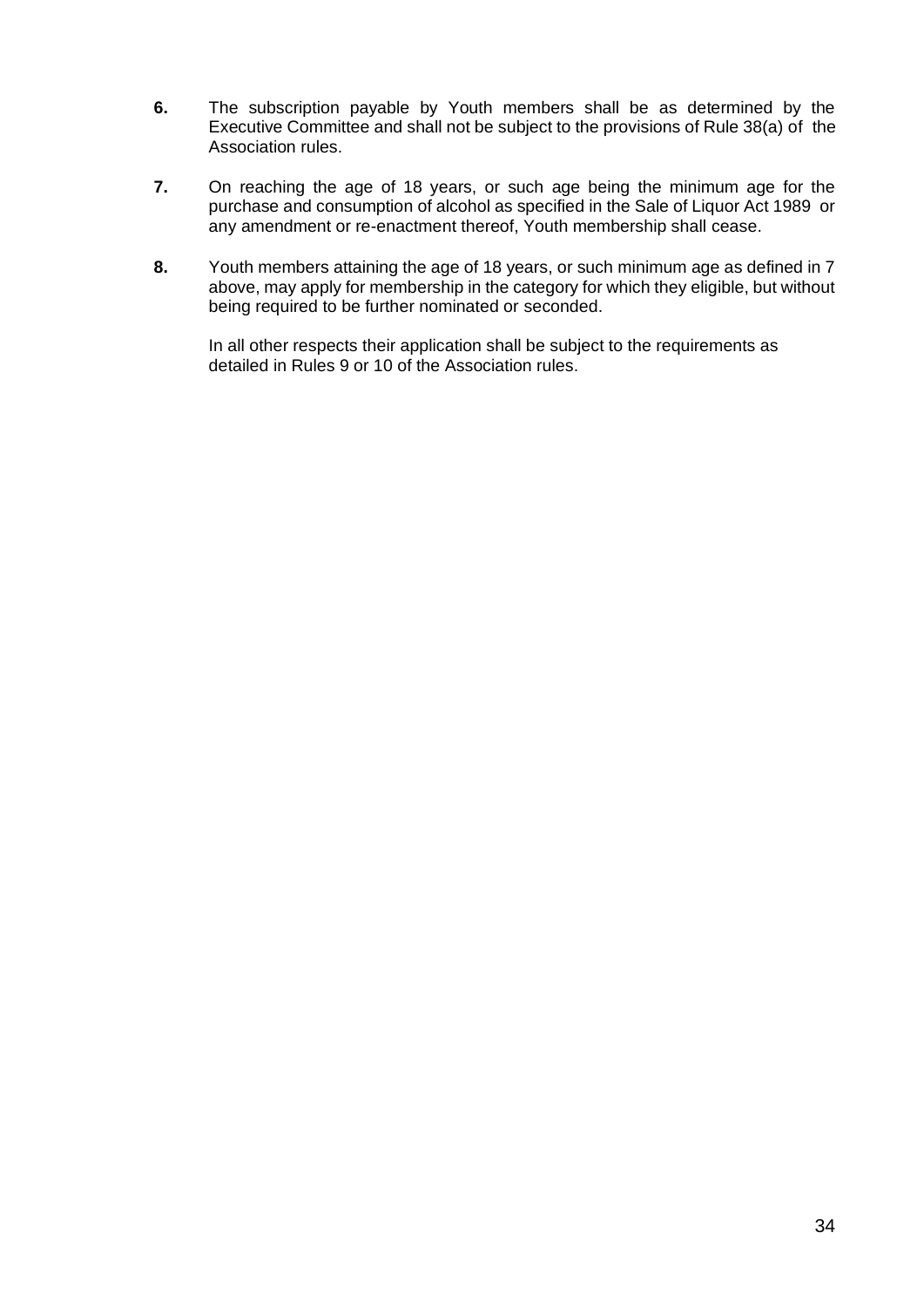## **FIFTH SCHEDULE**

## <span id="page-34-0"></span>**STANDING ORDERS FOR THE CONDUCT OF GENERAL MEETINGS OF THE ASSOCIATION**

<span id="page-34-1"></span>**1.** Members will assemble at the time and place appointed. The President shall preside at all meetings, or in their absence the Vice President.

In the absence of both of these Officers, the meeting shall appoint a member to be the Chairman.

- **2.** The General Manager will take the necessary steps to see that none but financial members**,** Honorary Life Members and Honorary Members of the Association are present.
- **3.** Full Minutes of all proceedings of the meeting shall be kept by the General Manager or their appointee.

#### <span id="page-34-2"></span>**Business of Meeting**

**4.** The business shall be as advertised and the order in which items of business are taken shall be as determined by the Chairman or by resolution of the members present.

#### <span id="page-34-3"></span>**Notices of Motion**

- **5. (a)** Motions must be fairly written and signed by the members proposing such motions. A motion moved and seconded shall be withdrawn only by leave of the meeting.
	- **(b)** Any notice of motion not seconded may not be further debated, but shall forthwith lapse and no entry thereof shall be made in the Minutes.
	- **(c)** The terms of a motion may be altered by the proposer with the approval of the seconder, and such amended motion shall be fairly written and delivered to the Chairman.

#### <span id="page-34-4"></span>**Superseding Motion**

- **6.** A motion may be superseded:
	- **(a)** By the adjournment of a meeting, either on the motion of a member "That this meeting do now adjourn", or on notice being taken, and it appearing, that a quorum is not present.
	- **(b)** By a motion being carried "That the meeting proceed to the next business".
	- **(c)** By an amendment.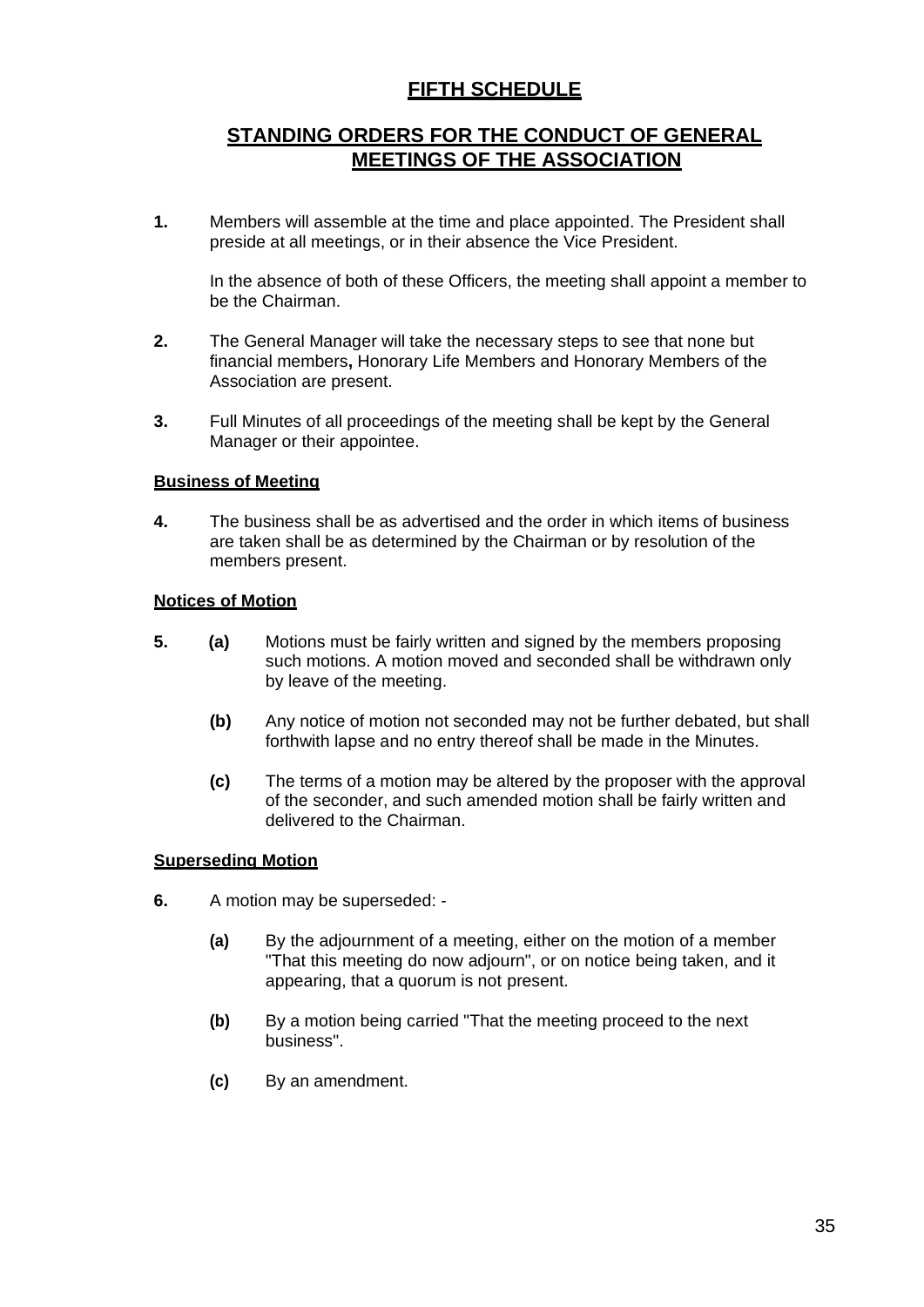#### <span id="page-35-0"></span>**Conduct of Debate**

**7.** Every member shall obey the orders and rulings of the Chairman. If any member refuses to obey any such order or ruling, such member may thereupon, by resolution of the meeting, be held guilty of contempt, and such member may be suspended at the discretion of the meeting.

#### <span id="page-35-1"></span>**Time Limit of Speeches**

**8.** The Proposer of a motion shall be allowed ten minutes in which to address the meeting, and their seconder five minutes. All other members shall have five minutes. The Proposer shall be entitled to a reply of five minutes.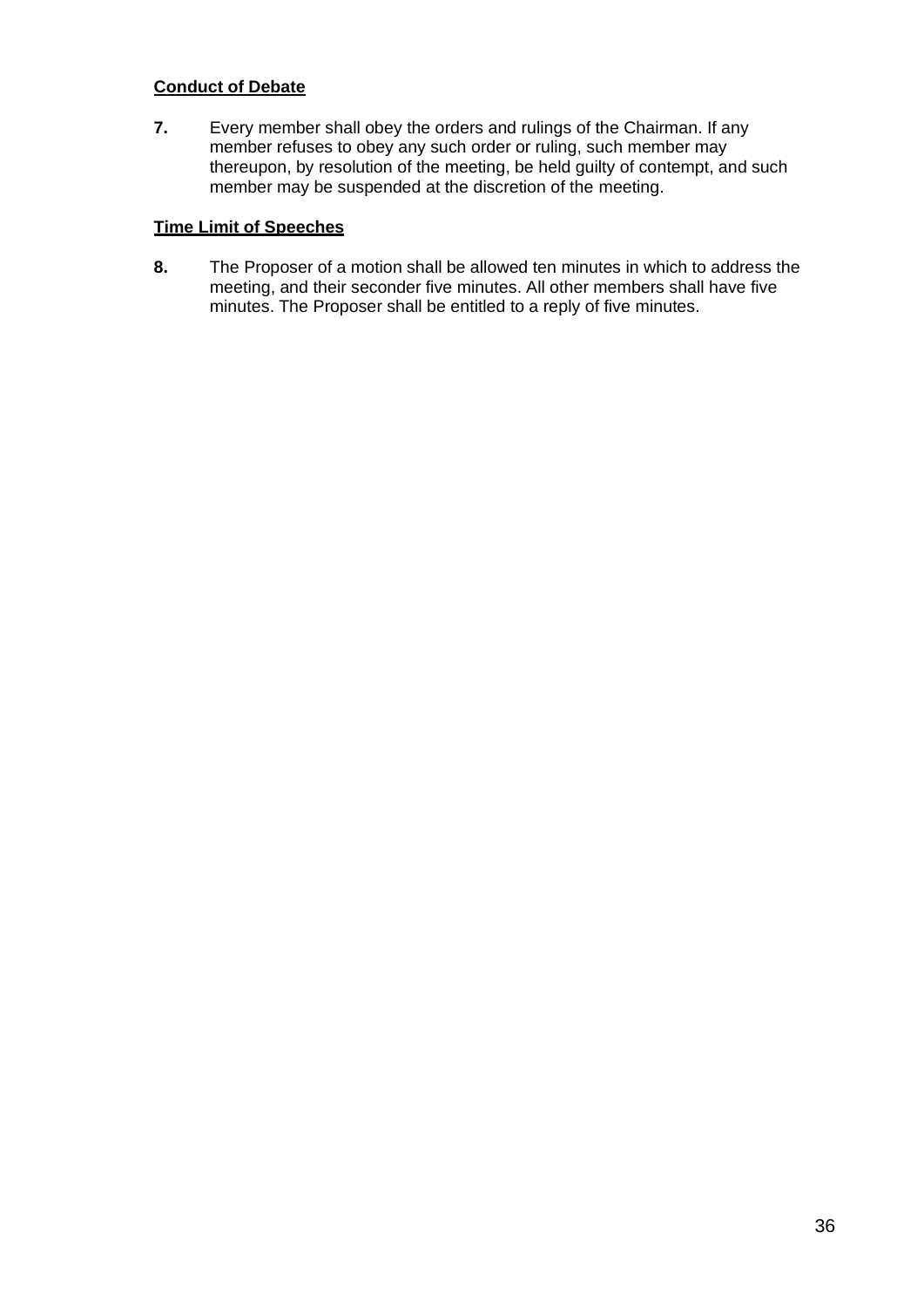## **SIXTH SCHEDULE**

## **ASSOCIATION BY-LAWS**

- <span id="page-36-0"></span>**1.** The Executive Committee shall be the sole responsible authority for the interpretation of these Rules and of the Regulations and By-laws made thereunder, and the decision which shall be given within seven days by the said Executive Committee upon any question of interpretation or upon any matter affecting the Association and not provided for by the Rules or by the Regulations and By-laws made thereunder, shall be final and binding on the members until set aside or varied by a General Meeting of the Association to be held within fourteen days of the date of such decision of the said Executive Committee.
- **2.** No member shall give any gratuity to any employee of the Association.
- **3.** No member shall, except for services rendered or goods supplied at the request of the Executive Committee, or in pursuance of a resolution of a General Meeting on any pretense or in any manner receive any profit, salary or emolument from the funds or transactions of the Association.
- **4.** Any member removing a book, newspaper or any article or articles which are the property of the Association from the premises without the consent of the Executive Committee or willfully breaking, tearing or injuring any property of the Association and refusing to replace or make good the same shall render them self-liable to suspension.
- **5.** Any person being intoxicated so as to be a nuisance on the Associations property may immediately be suspended by the Duty Manager or by an Officer. Any such suspension must forthwith be reported in writing to the General Manager giving the reasons therefore and a meeting of the Executive Committee shall be called with all reasonable speed.
- **6.** Drunkenness, swearing, obscene language and other disorderly conduct shall not be permitted on the Association's property, and any person persisting in offending may, after being cautioned by the Duty Manager or by an Officer or member of the Executive Committee render them self-liable for suspension.
- **7.** Membership of any party, organisation, Association or other body, the allegiance and objects of which are inconsistent with the allegiance and objects of this Association shall be deemed to be misconduct within the meaning of these Rules.
- **8.** No raffles shall be allowed on the premises or goods exhibited for that purpose except with the authority of the Executive Committee.
- **9.** No sectarian or party-political discussion shall be allowed in the Association's premises.
- **10.** No business cards or notices shall be posted or hung on the premises without the sanction of the Executive Committee, nor shall any member give the address of the Association in an advertisement or conduct any business on the Association's premises or use the Association address for business purposes.
- **11.** A reasonable standard of dress is expected at all times. Members and Visitors must wear tidy presentable clothes in the clubrooms and dining room. The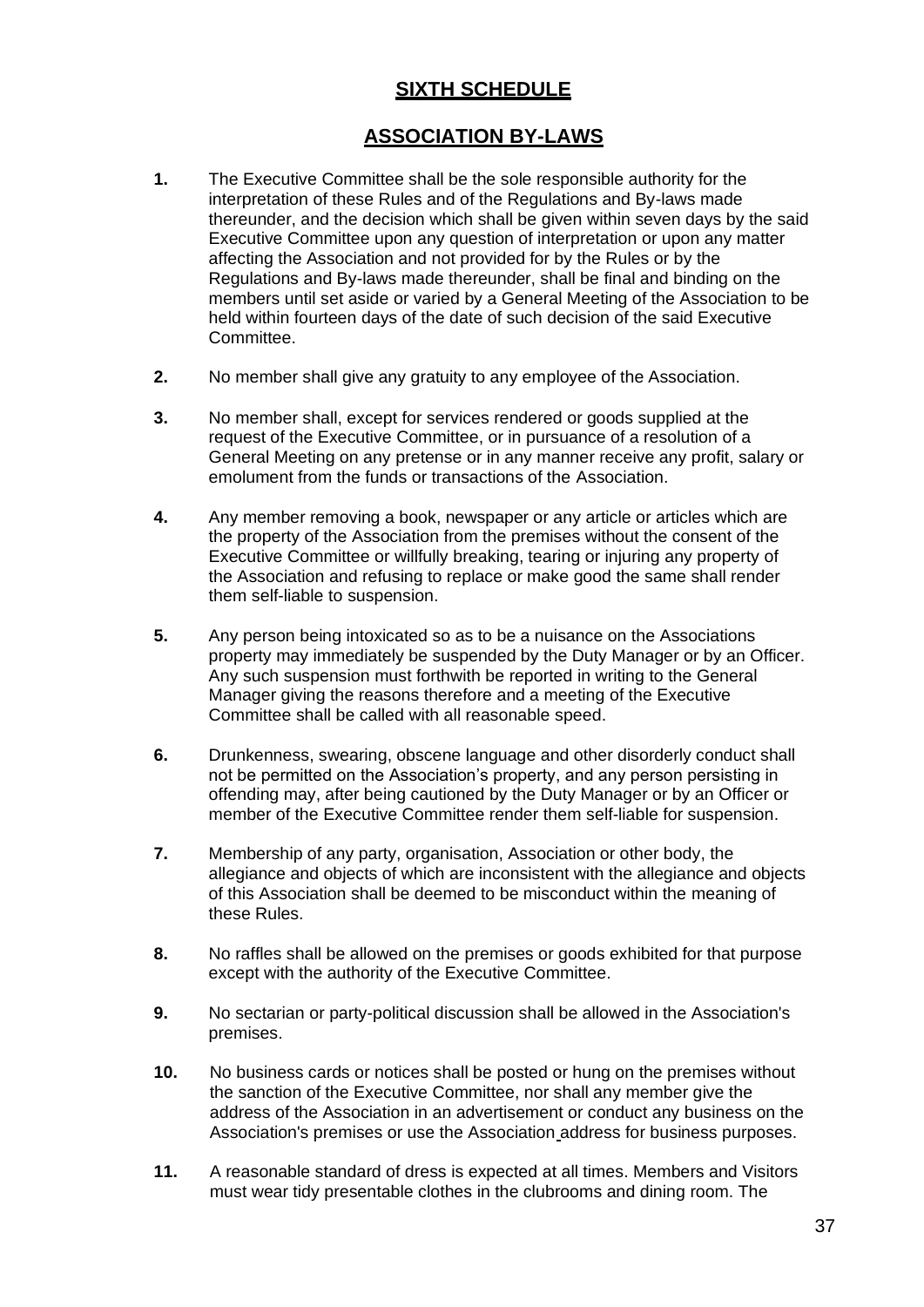following are not acceptable:

- **(a)** Screen printed T-Shirts that are suggestive or offensive
- **(b)** Torn, or dirty work jeans
- **(c)** Bare feet, or dirty footwear
- **(d)** The wearing of headwear without the express permission of the Manager or Duty Officer.
- **12.** The office is open Tuesday to Friday from 8:30am. Please ring the door bell at the front entrance if you visit before 10:30am.
- **13.** The bar operates seven days per week from 11am (Mondays from 2pm). Light snacks are available at the bar. Closing times vary and may change from time to time depending on patronage. Members and visitors must comply with the instructions of the Duty Manager as regards to the closure of the bar. A drinking up time of 20 minutes is allowed. All glassware and jugs should be returned to the bar before leaving the premises.
- **14.** Smoking is not permitted in all internal areas of the clubrooms. There is a designated smoking area on the North East veranda through the 'Edhouse Lounge.'
- **15.** Children are permitted on the premises of the RSA. They must always be accompanied and supervised by the parent or guardian who will be responsible for their good behavior. The designated Gaming area is out-of-bounds to all children under the age of 18.
- **16.** Should the fire alarm sound, the directions of the building warden or duty officer shall be obeyed, and patrons shall leave the building in an orderly fashion. Members should familiarize themselves with the evacuation procedures displayed on the premises.
- **17.** The Ode of Remembrance to the fallen is recited each Friday evening at 6pm. Members and guests present at that time are expected to show your respect by standing in silence during the Ode.
- **18.** Members of the Executive Committee(s) shall at all times render every assistance to the Officers and staff of the Association to maintain order and to prevent infringement of the Rules, Regulations or By-laws, or the terms of any charter which may be granted from time to time to the Association.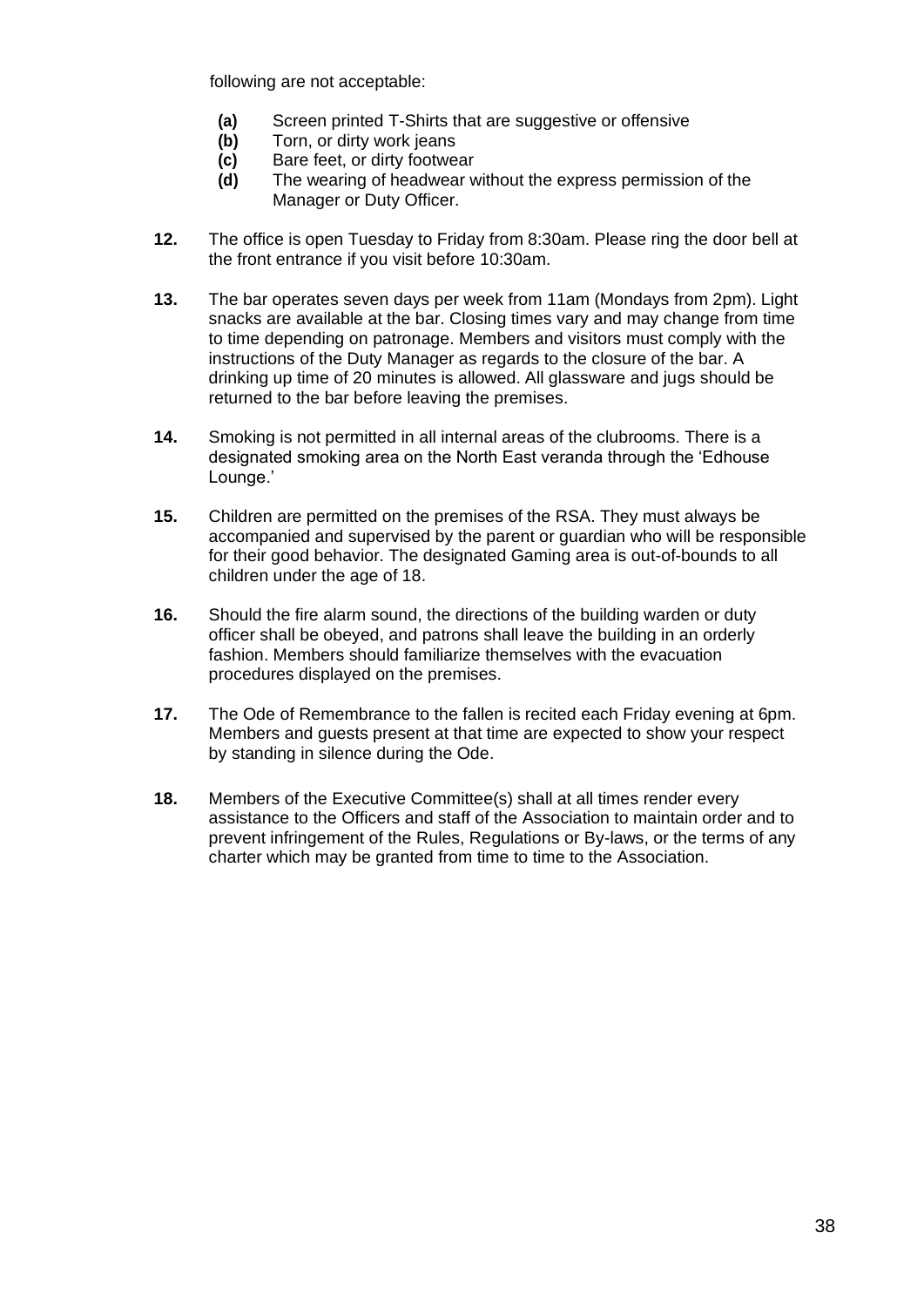## **SEVENTH SCHEDULE**

## **LICENCE REGULATIONS**

- <span id="page-38-0"></span>**1.** No liquor shall be supplied to any under-age or to otherwise prohibited person (within the meaning of the Sale of Liquor Act 1989 or any re-enactments thereof or any amendments thereto), except those allowed in accordance with the terms of the Sale of Liquor Act 1989 or any re-enactment thereof or amendments thereto.
- **2.** Liquor will be supplied only to members of the Association, or to financial members of any organisation affiliated to RNZRSA (Inc), or to a member of any organisation which has reciprocal visiting rights with the Association and such visitors as may be permitted under these Regulations.
- **3.** Liquor will be sold or supplied only in accordance with any Licence held under the provisions of the Sale of Liquor Act 1989 or any re-enactments thereof or amendments thereto.
- **4.** Non-members of the Association may be admitted as visitors in accordance with the provisions contained in these Regulations.

#### <span id="page-38-1"></span>**5. Definition of Visitors**

- **(a) RSA or RSA Club Visitor** Any financial member of a local RSA, or RSA Club affiliated to RNZRSA (Inc).
- **(b) Local Visitor** Any person not being a financial member of the Association and being a resident within a radius of 20 kilometres of the licensed premises.
- **(c) Non-local Visitor** Any person not being a financial member of the Association and being a resident outside a radius of 20 kilometres of the licensed premises.

#### <span id="page-38-2"></span>**6. Admission of Visitors**

- **(a)** An RSA visitor may be permitted to enter the licensed premises at any time subject, on request of proof, of financial membership of an RSA but subject to any individual person not becoming a regular or frequent visitor.
- **(b)** Local visitors may be invited on one day per week only but subject to any individual person not becoming a regular or frequent visitor.
- **(c)** Non-local visitors may be invited at any time, but subject to any individual person not becoming a regular or frequent visitor.

#### <span id="page-38-3"></span>**7. Conditions of Admission of Visitors**

**(a)** Both local and non-local visitors shall be accompanied by a member who shall sign the 'Records of Visitors' on each occasion they introduces a visitor, and the member shall have their visitor sign the 'Records of Visitors' and record their full name and address.